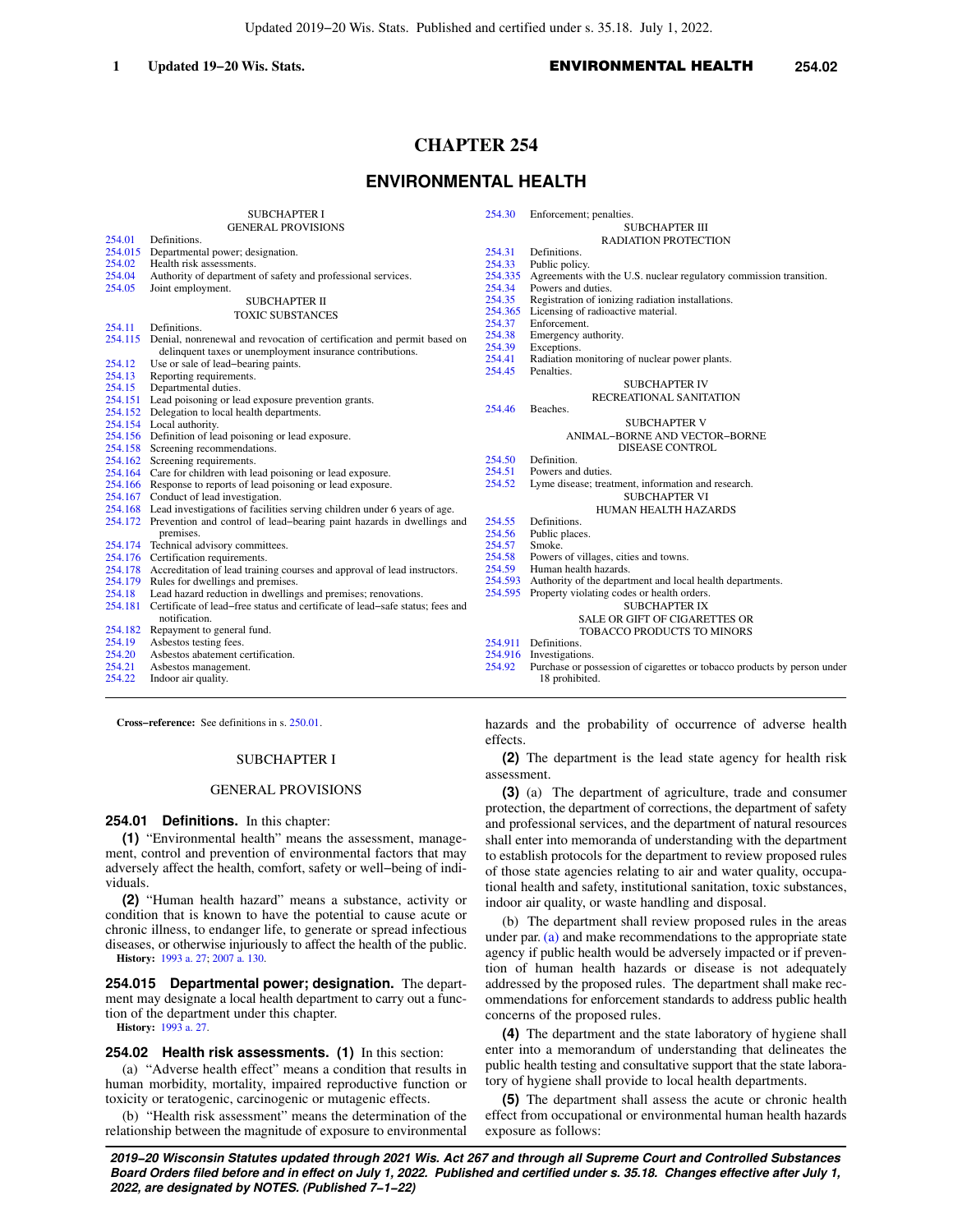## **254.02** ENVIRONMENTAL HEALTH **Updated 19−20 Wis. Stats. 2**

(a) The chief medical officer for environmental health shall establish a system for assessment, collection and surveillance of disease outcome and toxic exposure data.

(b) State agencies and local health departments shall report known incidents of environmental contamination to the department. The department shall investigate human health implications of an incident and determine the need to perform a health risk assessment. The department may require the party that is responsible for an incident to perform a health risk assessment.

**(6)** State agencies that require health risk assessments as part of their permit issuance or regulatory responsibilities shall enter into a memorandum of understanding with the department that permits the state health officer to establish a risk management protocol to review and make recommendations on the completeness of the health risk assessments.

**History:** [1993 a. 27;](https://docs.legis.wisconsin.gov/document/acts/1993/27) [1995 a. 27](https://docs.legis.wisconsin.gov/document/acts/1995/27) ss. [6327,](https://docs.legis.wisconsin.gov/document/acts/1995/27,%20s.%206327) [9116 \(5\);](https://docs.legis.wisconsin.gov/document/acts/1995/27,%20s.%209116) [2011 a. 32;](https://docs.legis.wisconsin.gov/document/acts/2011/32) [2015 a. 55](https://docs.legis.wisconsin.gov/document/acts/2015/55).

**254.04 Authority of department of safety and professional services.** Nothing in this chapter affects the authority of the department of safety and professional services relative to places of employment, elevators, boilers, fire escapes, fire protection, or the construction of public buildings.

**History:** [1975 c. 413](https://docs.legis.wisconsin.gov/document/acts/1975/413) s. [13;](https://docs.legis.wisconsin.gov/document/acts/1975/413,%20s.%2013) Stats. 1975 s. 50.60; [1993 a. 27](https://docs.legis.wisconsin.gov/document/acts/1993/27) s. [81;](https://docs.legis.wisconsin.gov/document/acts/1993/27,%20s.%2081) Stats. 1993 s. 254.78; [1995 a. 27](https://docs.legis.wisconsin.gov/document/acts/1995/27) ss. [6344,](https://docs.legis.wisconsin.gov/document/acts/1995/27,%20s.%206344) [9116 \(5\);](https://docs.legis.wisconsin.gov/document/acts/1995/27,%20s.%209116) [2011 a. 32](https://docs.legis.wisconsin.gov/document/acts/2011/32); [2015 a. 55](https://docs.legis.wisconsin.gov/document/acts/2015/55) s. [4093](https://docs.legis.wisconsin.gov/document/acts/2015/55,%20s.%204093); Stats. 2015 s. 254.04.

**254.05 Joint employment.** The department and the department of safety and professional services may employ experts, inspectors or other assistants jointly.

**History:** [1975 c. 413](https://docs.legis.wisconsin.gov/document/acts/1975/413) s. [13;](https://docs.legis.wisconsin.gov/document/acts/1975/413,%20s.%2013) Stats. 1975 s. 50.61; [1993 a. 27](https://docs.legis.wisconsin.gov/document/acts/1993/27) s. [82;](https://docs.legis.wisconsin.gov/document/acts/1993/27,%20s.%2082) Stats. 1993 s. 254.79; [1995 a. 27](https://docs.legis.wisconsin.gov/document/acts/1995/27) ss. [6345,](https://docs.legis.wisconsin.gov/document/acts/1995/27,%20s.%206345) [9116 \(5\);](https://docs.legis.wisconsin.gov/document/acts/1995/27,%20s.%209116) [2011 a. 32](https://docs.legis.wisconsin.gov/document/acts/2011/32); [2015 a. 55](https://docs.legis.wisconsin.gov/document/acts/2015/55) s. [4094](https://docs.legis.wisconsin.gov/document/acts/2015/55,%20s.%204094); Stats. 2015 s. 254.05.

#### SUBCHAPTER II

#### TOXIC SUBSTANCES

**254.11 Definitions.** In this subchapter:

**(1)** "Asbestos" means chrysotile, crocidolite, amosite, fibrous tremolite, fibrous actinolite or fibrous anthophyllite.

**(2)** "Asbestos abatement activity" means any activity which disturbs asbestos−containing material, including but not limited to the repair, enclosure, encapsulation or removal of asbestos−containing material and the renovation or demolition of any part of a structure.

**(3)** "Asbestos−containing material" means asbestos or any material or product which contains more than one percent of asbestos.

**(4)** "Asbestos management activity" means an inspection for asbestos−containing material, the design of an asbestos response action or the development of an asbestos management plan.

**(4g)** "Certificate of lead−free status" means a certificate issued by a certified lead risk assessor or other person certified under s. [254.176](https://docs.legis.wisconsin.gov/document/statutes/254.176) that documents a finding by the assessor that a premises, dwelling or unit of a dwelling is free of lead−bearing paint as of the date specified on the certificate.

**(4h)** "Certificate of lead−safe status" means a certificate issued by a certified lead risk assessor or other person certified under s. [254.176](https://docs.legis.wisconsin.gov/document/statutes/254.176) that documents that the assessor detected no lead−bearing paint hazards affecting the premises, dwelling or unit of the dwelling on the date specified on the certificate.

**(5)** "Dwelling" means any structure, all or part of which is designed or used for human habitation.

**(5m)** "Elevated blood lead level" means a level of lead in blood that is any of the following:

(a) Twenty or more micrograms per 100 milliliters of blood, as confirmed by one venous blood test.

(b) Fifteen or more micrograms per 100 milliliters of blood, as confirmed by 2 venous blood tests that are performed at least 90 days apart.

**(6)** "Fibrous" means having parallel sides and a length which is at least 3 times the diameter and which results in an aspect ratio of 3 to one or more.

**(7)** "Hematofluorometer" means an instrument used in identification of minute amounts of a substance in human blood by detection and measurement of the characteristic wavelength of the light emitted by the substance during fluorescence.

**(7g)** "Imminent lead hazard" means a lead hazard that, if allowed to continue, will place a child under 6 years of age at risk of developing lead poisoning or lead exposure, as determined by the department or other state agency, a local health department or a federal agency.

**(7r)** "Interim control activity" means any set of measures designed to temporarily reduce human exposure or likely exposure to a lead hazard, including specialized cleaning, repair, maintenance, painting, temporary containment and ongoing monitoring of lead hazards or potential lead hazards.

**(8)** "Lead−bearing paint" means any paint or other surface coating material containing more than 0.06 percent lead by weight, calculated as lead metal, in the total nonvolatile content of liquid paint, more than 0.5 percent lead by weight in the dried film of applied paint, or more than 1 milligram of lead per square centimeter in the dried film of applied paint.

**(8d)** "Lead−bearing paint hazard" has the meaning specified by rule by the department.

**(8g)** "Lead hazard" means any substance, surface or object that contains lead and that, due to its condition, location or nature, may contribute to the lead poisoning or lead exposure of a child under 6 years of age.

**(8j)** "Lead hazard abatement" means any set of measures designed to permanently eliminate a lead hazard, including all of the following:

(a) The removal of lead−bearing paint and lead−contaminated dust, the permanent containment or encapsulation of lead−bearing paint, the replacement of surfaces or fixtures painted with lead− bearing paint, and the removal or covering of lead−contaminated soil.

(b) All preparation, clean−up, disposal and postabatement clearance testing activities associated with the measures under par. [\(a\).](https://docs.legis.wisconsin.gov/document/statutes/254.11(8j)(a))

**(8n)** "Lead hazard reduction" means actions designed to reduce human exposure to lead hazards, including lead hazard abatement and interim control activities involving lead−bearing paint or lead−contaminated dust or soil or clearance activities that determine whether an environment contains a lead hazard.

**(8s)** "Lead investigation" means a measure or set of measures designed to identify the presence of lead or lead hazards, including examination of painted or varnished surfaces, paint, dust, water and other environmental media.

**(8u)** "Lead management activity" means a lead investigation or the design or management of lead hazard reduction.

**(9)** "Lead poisoning or lead exposure" means a level of lead in the blood of 5 or more micrograms per 100 milliliters of blood.

**(9g)** "Lead risk assessor" has the meaning specified by rule by the department.

**(9r)** "Occupant" means a person who leases or lawfully resides in a dwelling or premises.

**(10)** "Owner" means a person who has legal title to any dwelling or premises.

**(10m)** "Premises" means any of the following:

(a) An educational or child care facility, including attached structures and the real property upon which the facility stands, that provides services to children under 6 years of age.

(b) Other classes of buildings and facilities, including attached structures and real property upon which the buildings or facilities stand, that the department determines by rule to pose a significant risk of contributing to the lead poisoning or lead exposure of children under 6 years of age.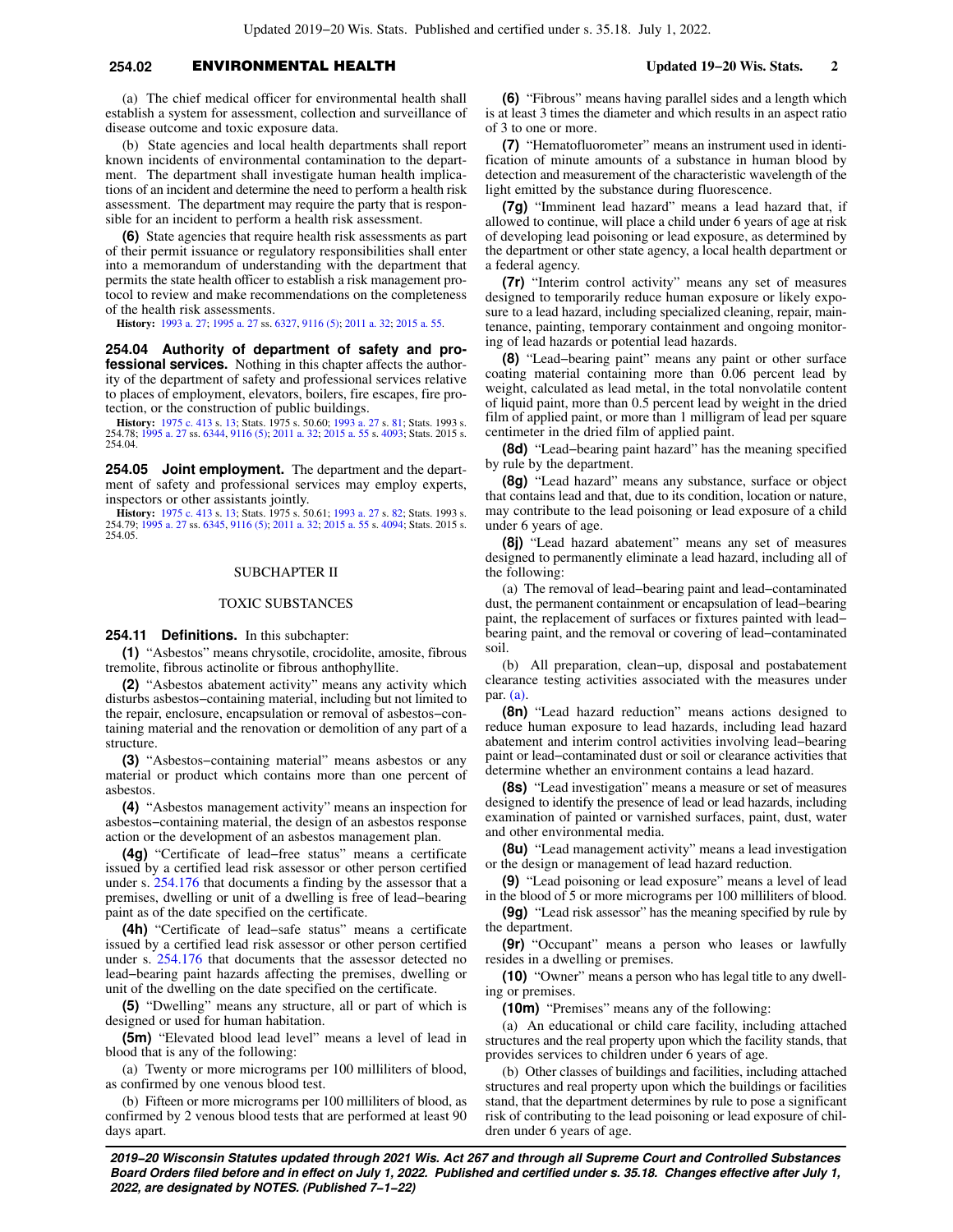**(11)** "Public employee" has the meaning given under s. [101.055 \(2\) \(b\).](https://docs.legis.wisconsin.gov/document/statutes/101.055(2)(b))

**(12)** "School" means any local education agency, as defined in [20 USC 3381](https://docs.legis.wisconsin.gov/document/usc/20%20USC%203381), the owner of any nonpublic, nonprofit elementary or secondary school building or any governing authority of any school operated under [20 USC 921](https://docs.legis.wisconsin.gov/document/usc/20%20USC%20921) to [932](https://docs.legis.wisconsin.gov/document/usc/20%20USC%20932).

**(13)** "Third−party payer" means a disability insurance policy that is required to provide coverage for a blood lead test under s. [632.895 \(10\) \(a\);](https://docs.legis.wisconsin.gov/document/statutes/632.895(10)(a)) a health maintenance organization or preferred provider plan under ch. [609](https://docs.legis.wisconsin.gov/document/statutes/ch.%20609); a health care coverage plan offered by the state under s. [40.51 \(6\);](https://docs.legis.wisconsin.gov/document/statutes/40.51(6)) a self−insured health plan offered by a city or village under s. [66.0137 \(4\),](https://docs.legis.wisconsin.gov/document/statutes/66.0137(4)) a local governmental unit or technical college district under s. [66.0137 \(4m\)](https://docs.legis.wisconsin.gov/document/statutes/66.0137(4m)), a town under s. [60.23 \(25\),](https://docs.legis.wisconsin.gov/document/statutes/60.23(25)) a county under s. [59.52 \(11\) \(c\)](https://docs.legis.wisconsin.gov/document/statutes/59.52(11)(c)), or a school district under s. [120.13 \(2\) \(b\);](https://docs.legis.wisconsin.gov/document/statutes/120.13(2)(b)) or a health care plan operated by a cooperative association organized under s. [185.981](https://docs.legis.wisconsin.gov/document/statutes/185.981).

**History:** [1993 a. 27](https://docs.legis.wisconsin.gov/document/acts/1993/27) s. [190](https://docs.legis.wisconsin.gov/document/acts/1993/27,%20s.%20190), [191](https://docs.legis.wisconsin.gov/document/acts/1993/27,%20s.%20191), [192](https://docs.legis.wisconsin.gov/document/acts/1993/27,%20s.%20192), [425](https://docs.legis.wisconsin.gov/document/acts/1993/27,%20s.%20425), [427](https://docs.legis.wisconsin.gov/document/acts/1993/27,%20s.%20427) to [430;](https://docs.legis.wisconsin.gov/document/acts/1993/27,%20s.%20430) [1993 a. 183](https://docs.legis.wisconsin.gov/document/acts/1993/183); [1993 a. 450](https://docs.legis.wisconsin.gov/document/acts/1993/450) ss. [15](https://docs.legis.wisconsin.gov/document/acts/1993/450,%20s.%2015) to [19,](https://docs.legis.wisconsin.gov/document/acts/1993/450,%20s.%2019) [25](https://docs.legis.wisconsin.gov/document/acts/1993/450,%20s.%2025) to [34;](https://docs.legis.wisconsin.gov/document/acts/1993/450,%20s.%2034) [1995 a. 417;](https://docs.legis.wisconsin.gov/document/acts/1995/417) [1999 a. 113](https://docs.legis.wisconsin.gov/document/acts/1999/113); [1999 a. 150](https://docs.legis.wisconsin.gov/document/acts/1999/150) s. [672](https://docs.legis.wisconsin.gov/document/acts/1999/150,%20s.%20672); [2001 a. 16;](https://docs.legis.wisconsin.gov/document/acts/2001/16) [2007](https://docs.legis.wisconsin.gov/document/acts/2007/91) [a. 91](https://docs.legis.wisconsin.gov/document/acts/2007/91); [2009 a. 165](https://docs.legis.wisconsin.gov/document/acts/2009/165); [2015 a. 55](https://docs.legis.wisconsin.gov/document/acts/2015/55); [2017 a. 59](https://docs.legis.wisconsin.gov/document/acts/2017/59).

**254.115 Denial, nonrenewal and revocation of certification and permit based on delinquent taxes or unemployment insurance contributions. (1)** Except as provided in sub.  $(1m)$ , the department shall require each applicant to provide the department with the applicant's social security number, if the applicant is an individual, or the applicant's federal employer identification number, if the applicant is not an individual, as a condition of issuing or renewing any of the following:

(a) Certification under s. [254.176](https://docs.legis.wisconsin.gov/document/statutes/254.176).

(b) A certification card under s.  $254.20$  (3) or [\(4\).](https://docs.legis.wisconsin.gov/document/statutes/254.20(4))

**(1m)** If an individual who applies for or to renew a certification, certification card or permit under sub. [\(1\)](https://docs.legis.wisconsin.gov/document/statutes/254.115(1)) does not have a social security number, the individual, as a condition of obtaining the certification, certification card or permit, shall submit a statement made or subscribed under oath or affirmation to the department that the applicant does not have a social security number. The form of the statement shall be prescribed by the department of children and families. A certification, certification card or permit issued or renewed in reliance upon a false statement submitted under this subsection is invalid.

**(2)** The department may not disclose any information received under sub. [\(1\)](https://docs.legis.wisconsin.gov/document/statutes/254.115(1)) to any person except to the department of revenue for the sole purpose of requesting certifications under s. [73.0301](https://docs.legis.wisconsin.gov/document/statutes/73.0301) and to the department of workforce development for the sole purpose of requesting certifications under s. [108.227](https://docs.legis.wisconsin.gov/document/statutes/108.227).

**(3)** Except as provided in sub. [\(1m\),](https://docs.legis.wisconsin.gov/document/statutes/254.115(1m)) the department shall deny an application for the issuance or renewal of a certification, certification card or permit specified in sub. [\(1\)](https://docs.legis.wisconsin.gov/document/statutes/254.115(1)) if the applicant does not provide the information specified in sub. [\(1\).](https://docs.legis.wisconsin.gov/document/statutes/254.115(1))

**(4)** The department shall deny an application for the issuance or renewal of a certification, certification card or permit specified in sub. [\(1\)](https://docs.legis.wisconsin.gov/document/statutes/254.115(1)), or shall revoke the certification, certification card or permit specified in sub.  $(1)$ , if the department of revenue certifies under s. [73.0301](https://docs.legis.wisconsin.gov/document/statutes/73.0301) that the applicant for or holder of the certification, certification card or permit is liable for delinquent taxes.

**(5)** The department shall deny an application for the issuance or renewal of a certification, certification card or permit specified in sub. [\(1\)](https://docs.legis.wisconsin.gov/document/statutes/254.115(1)), or shall revoke the certification, certification card or permit specified in sub. [\(1\)](https://docs.legis.wisconsin.gov/document/statutes/254.115(1)), if the department of workforce development certifies under s. [108.227](https://docs.legis.wisconsin.gov/document/statutes/108.227) that the applicant for or holder of the certification, certification card or permit is liable for delinquent unemployment insurance contributions.

**History:** [1997 a. 237](https://docs.legis.wisconsin.gov/document/acts/1997/237); [1999 a. 9;](https://docs.legis.wisconsin.gov/document/acts/1999/9) [2007 a. 20](https://docs.legis.wisconsin.gov/document/acts/2007/20); [2013 a. 36](https://docs.legis.wisconsin.gov/document/acts/2013/36); [2015 a. 55](https://docs.legis.wisconsin.gov/document/acts/2015/55).

**254.12 Use or sale of lead−bearing paints. (1)** No person may apply lead−bearing paints:

(a) To any exposed surface on the inside of a dwelling;

(b) To the exposed surface of a structure used for the care of children; or

(c) To any fixture or other object placed in or upon any exposed surface of a dwelling and ordinarily accessible to children.

**(2)** No person may sell or transfer any fixture or other object intended to be placed upon any surface on the inside of a dwelling, containing a lead−bearing paint and ordinarily accessible to children.

**History:** [1979 c. 221](https://docs.legis.wisconsin.gov/document/acts/1979/221); [1993 a. 16](https://docs.legis.wisconsin.gov/document/acts/1993/16); [1993 a. 27](https://docs.legis.wisconsin.gov/document/acts/1993/27) s. [431;](https://docs.legis.wisconsin.gov/document/acts/1993/27,%20s.%20431) Stats. 1993 s. 254.12; [1993](https://docs.legis.wisconsin.gov/document/acts/1993/450) [a. 450](https://docs.legis.wisconsin.gov/document/acts/1993/450).

**254.13 Reporting requirements. (1)** Every physician who diagnoses lead poisoning or lead exposure, or any nurse, hospital administrator, director of a clinical laboratory or local health officer who has verified information of the existence of any person found or suspected to have lead poisoning or lead exposure, shall report to the department or to the local health officer of the region in which the person resides within 48 hours after verifying this information. The local health officer shall report to the department the name, address, laboratory results, date of birth and any other information about the person that the department considers essential. Any physician, nurse, hospital administrator, director of a clinical laboratory, local health officer or allied health professional making such a report in good faith shall be immune from any civil or criminal liability that otherwise might be incurred from making the report.

**(2)** A person who screens a child under 6 years of age for lead poisoning or lead exposure under this subchapter, or any rule promulgated under this subchapter, shall report the results of the screening to the department within the time period for reporting by rule. The department shall promulgate rules specifying the form of the reports required under this subsection. A person making a report under this subsection in good faith is immune from civil or criminal liability that might otherwise be incurred from making the report.

**History:** [1979 c. 221](https://docs.legis.wisconsin.gov/document/acts/1979/221); [1989 a. 31](https://docs.legis.wisconsin.gov/document/acts/1989/31); [1993 a. 27](https://docs.legis.wisconsin.gov/document/acts/1993/27) s. [432;](https://docs.legis.wisconsin.gov/document/acts/1993/27,%20s.%20432) Stats. 1993 s. 254.13; [1993](https://docs.legis.wisconsin.gov/document/acts/1993/450) [a. 450](https://docs.legis.wisconsin.gov/document/acts/1993/450).

**Cross−reference:** See also ch. [DHS 181,](https://docs.legis.wisconsin.gov/document/administrativecode/ch.%20DHS%20181) Wis. adm. code.

# **254.15 Departmental duties.** The department shall:

**(1)** Develop and implement a comprehensive statewide lead poisoning or lead exposure prevention and treatment program that includes lead poisoning or lead exposure prevention grants under s. [254.151;](https://docs.legis.wisconsin.gov/document/statutes/254.151) any childhood lead poisoning screening requirement under rules promulgated under ss. [254.158](https://docs.legis.wisconsin.gov/document/statutes/254.158) and [254.162;](https://docs.legis.wisconsin.gov/document/statutes/254.162) any requirements regarding care coordination and follow−up for children with lead poisoning or lead exposure required under rules promulgated under s. [254.164](https://docs.legis.wisconsin.gov/document/statutes/254.164); responses to reports of lead poisoning or lead exposure under s. [254.166](https://docs.legis.wisconsin.gov/document/statutes/254.166); any lead investigation requirements under rules promulgated under ss. [254.167](https://docs.legis.wisconsin.gov/document/statutes/254.167) and [254.168](https://docs.legis.wisconsin.gov/document/statutes/254.168); any lead hazard reduction requirements under rules promulgated under s. [254.172;](https://docs.legis.wisconsin.gov/document/statutes/254.172) certification, accreditation and approval requirements under ss. [254.176](https://docs.legis.wisconsin.gov/document/statutes/254.176) and [254.178](https://docs.legis.wisconsin.gov/document/statutes/254.178); any certification requirements and procedures under rules promulgated under s. [254.179](https://docs.legis.wisconsin.gov/document/statutes/254.179); and any fees imposed under s. [254.181](https://docs.legis.wisconsin.gov/document/statutes/254.181).

**(2)** Provide laboratory testing of biological and environmental lead specimens for lead content to any physician, hospital, clinic, municipality or private organization that cannot secure or provide testing through other sources. The department may not assume responsibility for blood lead analysis required in programs in operation on April 30, 1980.

**(3)** Develop or encourage the development of appropriate programs and studies to identify sources of lead poisoning or lead exposure, and assist other entities in the identification of lead in children's blood and of the sources of the lead poisoning or lead exposure.

**(4)** Provide technical assistance and consultation to local, county or regional governmental or private agencies to promote and develop lead poisoning or lead exposure prevention programs that afford opportunities for employing residents of communities and neighborhoods affected by lead poisoning or lead exposure from lead−bearing paint, and that provide appropriate training,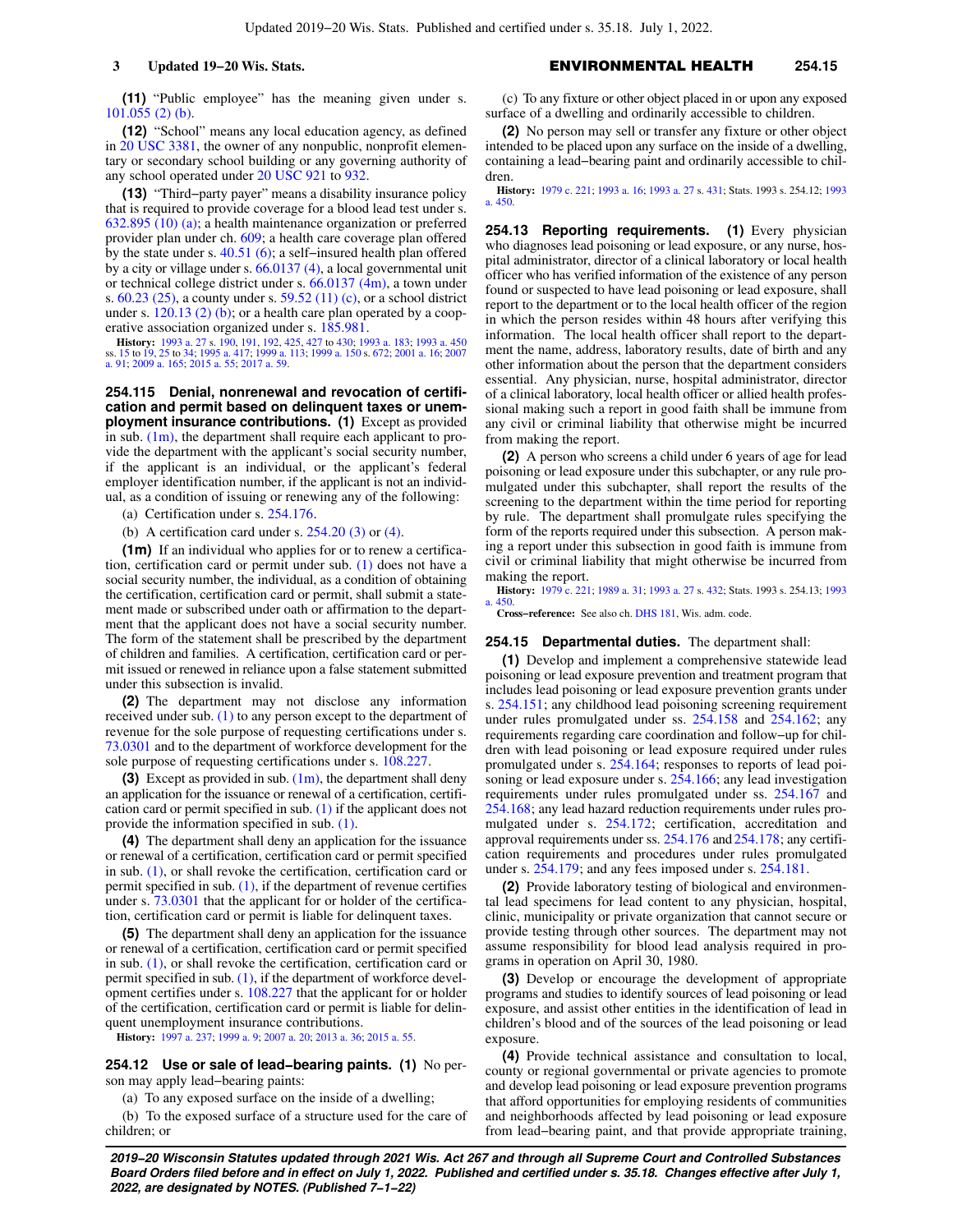## **254.15** ENVIRONMENTAL HEALTH **Updated 19−20 Wis. Stats. 4**

education and information to inform these residents of the opportunities for employment.

**(5)** Provide recommendations for the identification and treatment of lead poisoning or lead exposure.

**(6)** Develop educational programs to communicate to parents, educators and officials of local boards of health the health danger of lead poisoning or lead exposure from lead−bearing paint among children.

**History:** [1979 c. 221](https://docs.legis.wisconsin.gov/document/acts/1979/221); [1987 a. 399](https://docs.legis.wisconsin.gov/document/acts/1987/399); [1989 a. 31](https://docs.legis.wisconsin.gov/document/acts/1989/31); [1991 a. 39;](https://docs.legis.wisconsin.gov/document/acts/1991/39) [1993 a. 16;](https://docs.legis.wisconsin.gov/document/acts/1993/16) [1993 a. 27](https://docs.legis.wisconsin.gov/document/acts/1993/27) ss. [434](https://docs.legis.wisconsin.gov/document/acts/1993/27,%20s.%20434), [435;](https://docs.legis.wisconsin.gov/document/acts/1993/27,%20s.%20435) Stats. 1993 s. 254.15; [1993 a. 183;](https://docs.legis.wisconsin.gov/document/acts/1993/183) [1993 a. 450](https://docs.legis.wisconsin.gov/document/acts/1993/450) ss. [21](https://docs.legis.wisconsin.gov/document/acts/1993/450,%20s.%2021), [43](https://docs.legis.wisconsin.gov/document/acts/1993/450,%20s.%2043); [1999 a. 113](https://docs.legis.wisconsin.gov/document/acts/1999/113), [186](https://docs.legis.wisconsin.gov/document/acts/1999/186); [2005 a. 25](https://docs.legis.wisconsin.gov/document/acts/2005/25); [2007 a. 91.](https://docs.legis.wisconsin.gov/document/acts/2007/91)

**254.151 Lead poisoning or lead exposure prevention grants.** From the appropriation account under s. [20.435 \(1\) \(ef\),](https://docs.legis.wisconsin.gov/document/statutes/20.435(1)(ef)) the department shall:

**(1m)** Award the following grants under criteria that the department shall establish in rules promulgated under this subsection:

(a) To fund educational programs about the dangers of lead poisoning or lead exposure.

(b) To fund lead poisoning or lead exposure screening, care coordination and follow−up services, including lead investigations, to children under age 6 who are not covered by a 3rd−party payer.

(c) To fund administration or enforcement of responsibilities delegated under s. [254.152](https://docs.legis.wisconsin.gov/document/statutes/254.152).

(d) To fund other activities related to lead poisoning or lead exposure.

(e) To fund any combination of the purposes under pars. [\(a\)](https://docs.legis.wisconsin.gov/document/statutes/254.151(1m)(a)) to [\(d\)](https://docs.legis.wisconsin.gov/document/statutes/254.151(1m)(d)).

(f) To develop and implement outreach and education programs for health care providers to inform them of the need for lead poisoning or lead exposure screening and of the requirements of this subchapter relating to lead poisoning or lead exposure.

(g) In each fiscal year, \$175,000 to fund lead screening and outreach activities at a community−based human service agency that provides primary health care, health education and social services to low−income individuals in 1st class cities.

**(2m)** Award grants for residential lead hazard abatement and residential lead hazard reduction.

**History:** [1993 a. 450](https://docs.legis.wisconsin.gov/document/acts/1993/450); [1995 a. 27](https://docs.legis.wisconsin.gov/document/acts/1995/27); [1997 a. 27](https://docs.legis.wisconsin.gov/document/acts/1997/27); [2007 a. 91](https://docs.legis.wisconsin.gov/document/acts/2007/91); [2009 a. 28;](https://docs.legis.wisconsin.gov/document/acts/2009/28) [2019 a. 9](https://docs.legis.wisconsin.gov/document/acts/2019/9); [2021 a. 58](https://docs.legis.wisconsin.gov/document/acts/2021/58).

**Cross−reference:** See also ch. [DHS 182](https://docs.legis.wisconsin.gov/document/administrativecode/ch.%20DHS%20182), Wis. adm. code.

**254.152 Delegation to local health departments.** Except with respect to the department's authority to promulgate rules under this chapter, the department may designate local health departments as its agents in administering and enforcing ss. [254.11](https://docs.legis.wisconsin.gov/document/statutes/254.11) to [254.178](https://docs.legis.wisconsin.gov/document/statutes/254.178) and any rules promulgated under those sections. The department may not designate a local health department as its agent unless the department provides a grant that the department determines to be sufficient for the local health department to carry out any responsibilities as an agent designated under this section.

**History:** [1993 a. 450](https://docs.legis.wisconsin.gov/document/acts/1993/450).

**254.154 Local authority.** This subchapter does not prohibit any city, village, town or other political subdivision from enacting and enforcing ordinances establishing a system of lead poisoning or lead exposure control that provides the same or higher standards than those set forth in this subchapter. Nothing in this subchapter may be interpreted or applied in any manner to impair the right of any person, entity, municipality or other political subdivision to sue for damages or equitable relief. Nothing in this subchapter may be interpreted or applied in any manner to impair the right of a municipality or other political subdivision to impose a penalty for or restrain the violation of an ordinance specified in this section.

**History:** [1979 c. 221](https://docs.legis.wisconsin.gov/document/acts/1979/221); [1989 a. 31](https://docs.legis.wisconsin.gov/document/acts/1989/31); [1993 a. 27](https://docs.legis.wisconsin.gov/document/acts/1993/27) s. [436;](https://docs.legis.wisconsin.gov/document/acts/1993/27,%20s.%20436) Stats. 1993 s. 254.16; [1993](https://docs.legis.wisconsin.gov/document/acts/1993/450) [a. 450](https://docs.legis.wisconsin.gov/document/acts/1993/450) s. [48;](https://docs.legis.wisconsin.gov/document/acts/1993/450,%20s.%2048) Stats. 1993 s. 254.154; [1999 a. 113.](https://docs.legis.wisconsin.gov/document/acts/1999/113)

**254.156 Definition of lead poisoning or lead exposure.** Notwithstanding s. [254.11 \(intro.\)](https://docs.legis.wisconsin.gov/document/statutes/254.11(intro.)) and [\(9\)](https://docs.legis.wisconsin.gov/document/statutes/254.11(9)), whenever the centers for disease control and prevention of the federal department of health and human services specifies a standard for the determination of lead poisoning or lead exposure that differs from that specified in s. [254.11 \(9\)](https://docs.legis.wisconsin.gov/document/statutes/254.11(9)), the department shall promulgate a rule defining "lead poisoning or lead exposure" to correspond to the specification of the centers for disease control and prevention. Rules promulgated under this section supersede s. [254.11 \(9\)](https://docs.legis.wisconsin.gov/document/statutes/254.11(9)) with respect to the requirements of this subchapter.

**History:** [1993 a. 450;](https://docs.legis.wisconsin.gov/document/acts/1993/450) [2015 a. 55.](https://docs.legis.wisconsin.gov/document/acts/2015/55)

**254.158 Screening recommendations.** The department may promulgate rules specifying recommended lead poisoning or lead exposure screening methods and intervals for children under 6 years of age. Any rules promulgated under this section:

**(1)** Shall meet any federal requirements for the screening of children under 6 years of age.

**(1m)** May include an appropriate questionnaire regarding potential exposure to lead and products containing lead.

**(2)** Shall permit at least the following persons to provide screening services:

(a) A person licensed to practice medicine or osteopathy under ch. [448.](https://docs.legis.wisconsin.gov/document/statutes/ch.%20448)

(b) A nurse permitted or licensed under ch. [441.](https://docs.legis.wisconsin.gov/document/statutes/ch.%20441)

(c) A public health nurse under s.  $250.06$  (1).

**(3)** Shall exempt a child from the lead screening recommendations if the child's parent, guardian or legal custodian signs a written waiver objecting to the lead poisoning screening for reasons of health, religion or personal conviction.

**(4)** Shall exempt a child from the lead poisoning screening recommendations if the child's parent, guardian or legal custodian presents written evidence of a lead screening that was conducted within the previous 6 months, or other time period specified by the department by rule, and that was conducted in accordance with the laws or rules of another state whose laws or rules the department determines to be at least as stringent as the screening methods and intervals recommended under this section.

**History:** [1993 a. 450;](https://docs.legis.wisconsin.gov/document/acts/1993/450) [2017 a. 364](https://docs.legis.wisconsin.gov/document/acts/2017/364).

**254.162 Screening requirements. (1) INSTITUTIONS AND** PROGRAMS PROVIDING SERVICES TO CHILDREN UNDER 6 YEARS OF AGE. The department may promulgate rules requiring the following institutions and programs to obtain written evidence that each child under 6 years of age participating in the institution or program has obtained a lead screening, or is exempt from obtaining one, under the recommended lead screening levels and intervals contained in the rules promulgated by the department under s. [254.158](https://docs.legis.wisconsin.gov/document/statutes/254.158), within the time periods specified by the department:

(a) Multidisciplinary evaluations for early intervention under s. [51.44](https://docs.legis.wisconsin.gov/document/statutes/51.44).

(b) Head start programs administered by a head start agency under [42 USC 9836](https://docs.legis.wisconsin.gov/document/usc/42%20USC%209836).

(c) Child care providers certified under s. [48.651](https://docs.legis.wisconsin.gov/document/statutes/48.651) and child care centers licensed under s. [48.65](https://docs.legis.wisconsin.gov/document/statutes/48.65), provisionally licensed under s. [48.69](https://docs.legis.wisconsin.gov/document/statutes/48.69), or established or contracted for under s. [120.13 \(14\)](https://docs.legis.wisconsin.gov/document/statutes/120.13(14)).

(d) School−based programs serving children under 6 years of age, including kindergartens, special education and related services for children with disabilities, as defined in s. [115.76 \(5\)](https://docs.legis.wisconsin.gov/document/statutes/115.76(5)), and other early childhood programs.

(e) Health care programs that provide services to children under 6 years of age and that receive state funding.

(f) Other institutions or programs that provide services to children under 6 years of age.

**(2)** INFORMATION REQUIREMENT. If a program or institution is required to request written evidence of a lead screening under rules promulgated under sub. [\(1\)](https://docs.legis.wisconsin.gov/document/statutes/254.162(1)), the institution or program shall, at the time that it makes the request, inform the parent, guardian or legal custodian of the child in writing, in a manner that is pre-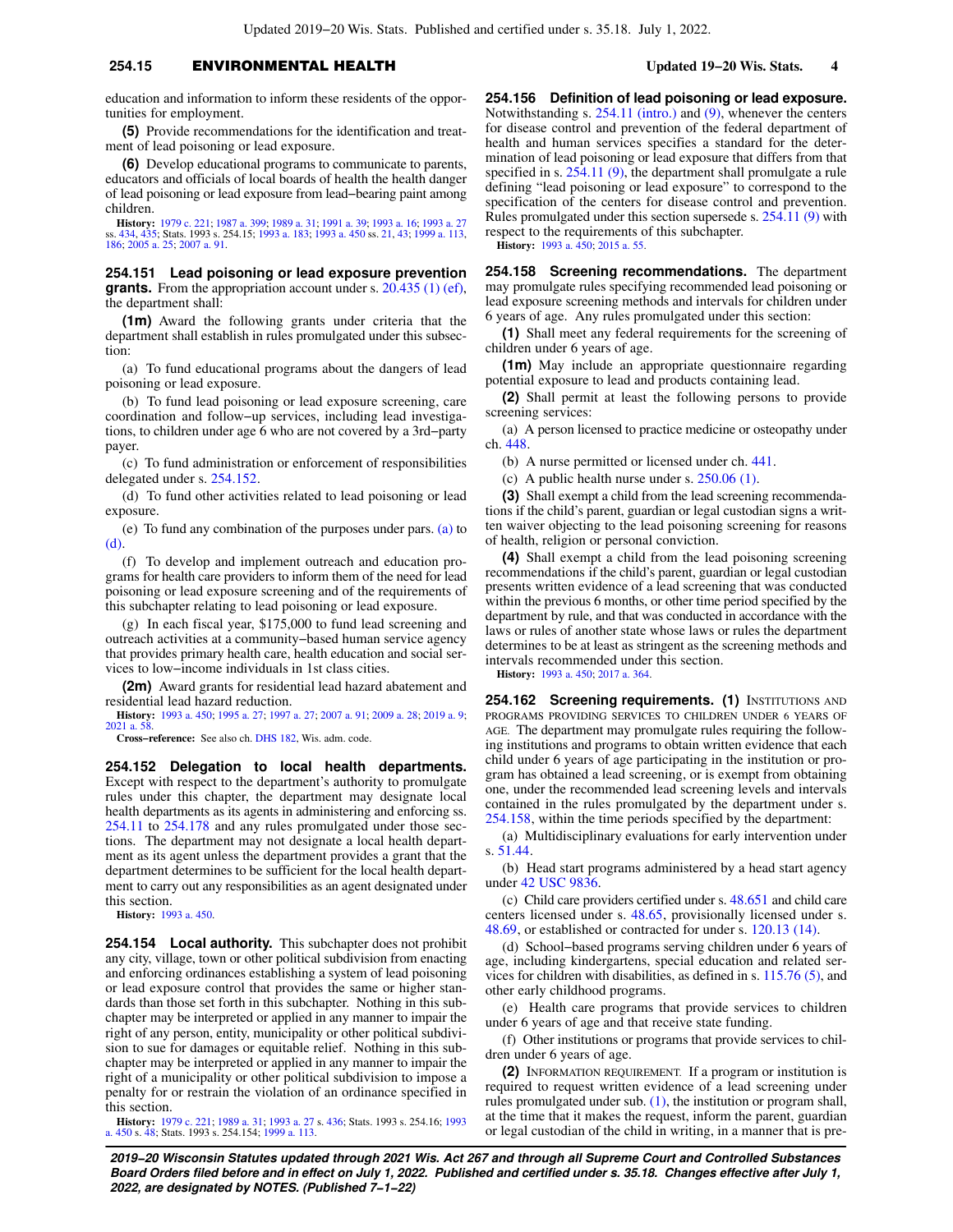scribed by the department by rule, of the importance of lead screening, of how and where the lead screening may be obtained, and of the conditions under which a child is exempt from the recommended lead screening requirements under the department's rules.

**History:** [1993 a. 450](https://docs.legis.wisconsin.gov/document/acts/1993/450); [1997 a. 164](https://docs.legis.wisconsin.gov/document/acts/1997/164); [2009 a. 185.](https://docs.legis.wisconsin.gov/document/acts/2009/185)

**254.164 Care for children with lead poisoning or lead exposure.** The department may promulgate rules establishing standards for the care coordination and follow−up of children under 6 years of age with lead poisoning or lead exposure. Any rules promulgated under this section shall meet any federal requirements for the care coordination and follow−up of children under 6 years of age with elevated blood lead levels. Rules promulgated under this subsection may specify different care coordination and follow−up requirements based on different blood lead levels and may, where appropriate, require that the care coordination and follow−up include any of the following:

**(1)** Physical, developmental and nutritional assessment.

- **(2)** Parent education.
- **(3)** Medical evaluation.

**(4)** A lead investigation of all or part of the child's dwelling or other dwellings or premises that may have contributed to the child's lead poisoning or lead exposure.

**(5)** Assistance in developing a plan for lead hazard reduction or other actions needed to reduce exposure to lead and the consequences of such exposure.

**(6)** Where necessary, assistance in obtaining permanent or temporary lead−safe housing.

**(7)** Nutritional supplements.

**(8)** Follow−up services, including monitoring the provision of services to the child.

**History:** [1993 a. 450](https://docs.legis.wisconsin.gov/document/acts/1993/450); [2007 a. 91.](https://docs.legis.wisconsin.gov/document/acts/2007/91)

**254.166 Response to reports of lead poisoning or lead exposure.** (1) The department may, after being notified that an occupant of a dwelling or premises who is under 6 years of age has blood lead poisoning or lead exposure, present official credentials to the owner or occupant of the dwelling or premises, or to a representative of the owner, and request admission to conduct a lead investigation of the dwelling or premises. If the department is notified that an occupant of a dwelling or premises who is a child under 6 years of age has an elevated blood lead level, the department shall conduct a lead investigation of the dwelling or premises or ensure that a lead investigation of the dwelling or premises is conducted. The lead investigation shall be conducted during business hours, unless the owner or occupant of the dwelling or premises consents to an investigation during nonbusiness hours or unless the department determines that the dwelling or premises presents an imminent lead hazard. The department shall use reasonable efforts to provide prior notice of the lead investigation to the owner of the dwelling or premises. The department may remove samples or objects necessary for laboratory analysis to determine the presence of a lead hazard in the dwelling or premises. The department shall prepare and file written reports of all lead investigations conducted under this section and shall make the contents of these reports available for inspection by the public, except for medical information, which may be disclosed only to the extent that patient health care records may be disclosed under ss. [146.82](https://docs.legis.wisconsin.gov/document/statutes/146.82) to [146.835.](https://docs.legis.wisconsin.gov/document/statutes/146.835) If the owner or occupant refuses admission, the department may seek a warrant to investigate the dwelling or premises. The warrant shall advise the owner or occupant of the scope of the lead investigation.

**(2)** If the department determines that a lead hazard is present in any dwelling or premises, the department may do any of the following:

(a) Cause to be posted in a conspicuous place upon the dwelling or premises a notice of the presence of a lead hazard.

(b) Inform the local health officer of the results of the lead investigation and provide recommendations to reduce or eliminate the lead hazard.

(c) Notify the occupant of the dwelling or premises or the occupant's representative of all of the following:

1. That a lead hazard is present on or in the dwelling or premises.

2. The results of any lead investigations conducted on or in the dwelling or premises.

3. Any actions taken to reduce or eliminate the lead hazard.

(d) Notify the owner of the dwelling or premises of the presence of a lead hazard.

**(2m)** If the department determines that a lead hazard is present in any dwelling or premises, the local health department shall and the department may issue an order that requires reduction or elimination of an imminent lead hazard within 5 days after the order's issuance and reduction or elimination of other lead hazards within 30 days after the order's issuance, except that, for orders that are issued between October 1 and May 1 and that relate only to exterior lead hazards that are not imminent lead hazards, the order may require elimination or reduction of the lead hazard no earlier than the June 1 immediately following the order's issuance. If the agency that issued the order determines that the owner has good cause for not complying with the order within the 5−day or 30−day time period, the agency may extend the time period within which the owner is required to comply with the order. The failure to comply with an order within the time prescribed or as extended shall be prima facie evidence of negligence in any action brought to recover damages for injuries incurred after the time period expires. If an order to conduct lead hazard reduction is issued by the department or by a local health department and if the owner of the dwelling or premises complies with that order, there is a rebuttable presumption that the owner of the dwelling or premises has exercised reasonable care with respect to lead poisoning or lead exposure caused, after the order has been complied with, by lead hazards covered by the order, except that with respect to interim control activities the rebuttable presumption continues only for the period for which the interim control activity is reasonably expected to reduce or eliminate the lead hazard.

**(2r)** The department may conduct or require a certified lead risk assessor or other person certified under s. [254.176](https://docs.legis.wisconsin.gov/document/statutes/254.176) to conduct a lead investigation, a check of work completed, and dust tests for the presence of hazardous levels of lead to ensure compliance with an order issued under sub. [\(2m\).](https://docs.legis.wisconsin.gov/document/statutes/254.166(2m))

**(4)** The department shall give priority to eliminating lead hazards from dwellings in which children under 6 years of age with diagnosed lead poisoning or lead exposure reside.

**History:** [1979 c. 221](https://docs.legis.wisconsin.gov/document/acts/1979/221); [1989 a. 31](https://docs.legis.wisconsin.gov/document/acts/1989/31); [1993 a. 27](https://docs.legis.wisconsin.gov/document/acts/1993/27) s. [433;](https://docs.legis.wisconsin.gov/document/acts/1993/27,%20s.%20433) Stats. 1993 s. 254.14; [1993](https://docs.legis.wisconsin.gov/document/acts/1993/450) [a. 450](https://docs.legis.wisconsin.gov/document/acts/1993/450) ss. [39](https://docs.legis.wisconsin.gov/document/acts/1993/450,%20s.%2039) to [41;](https://docs.legis.wisconsin.gov/document/acts/1993/450,%20s.%2041) Stats. 1993 s. 254.166; [1999 a. 113;](https://docs.legis.wisconsin.gov/document/acts/1999/113) [2005 a. 25](https://docs.legis.wisconsin.gov/document/acts/2005/25); [2007 a. 91](https://docs.legis.wisconsin.gov/document/acts/2007/91).

**254.167 Conduct of lead investigation.** Subject to the limitation under s. [254.174,](https://docs.legis.wisconsin.gov/document/statutes/254.174) the department may promulgate rules establishing procedures for conducting lead investigations of dwellings and premises. The rules promulgated under this section may include the following:

**(1)** Specific procedures for investigating, testing or sampling painted, varnished or other finished surfaces, drinking water, household dust, soil and other materials that may contain lead.

**(2)** Specific procedures for the notification of owners, operators, occupants or prospective occupants, mortgagees and lienholders of lead levels identified during a lead investigation and of any health risks that are associated with the lead level and condition of the lead found during the lead investigation.

**(3)** The form of lead investigation reports, the requirements for filing the reports with the department and the procedures by which members of the public may obtain copies of lead investigation reports.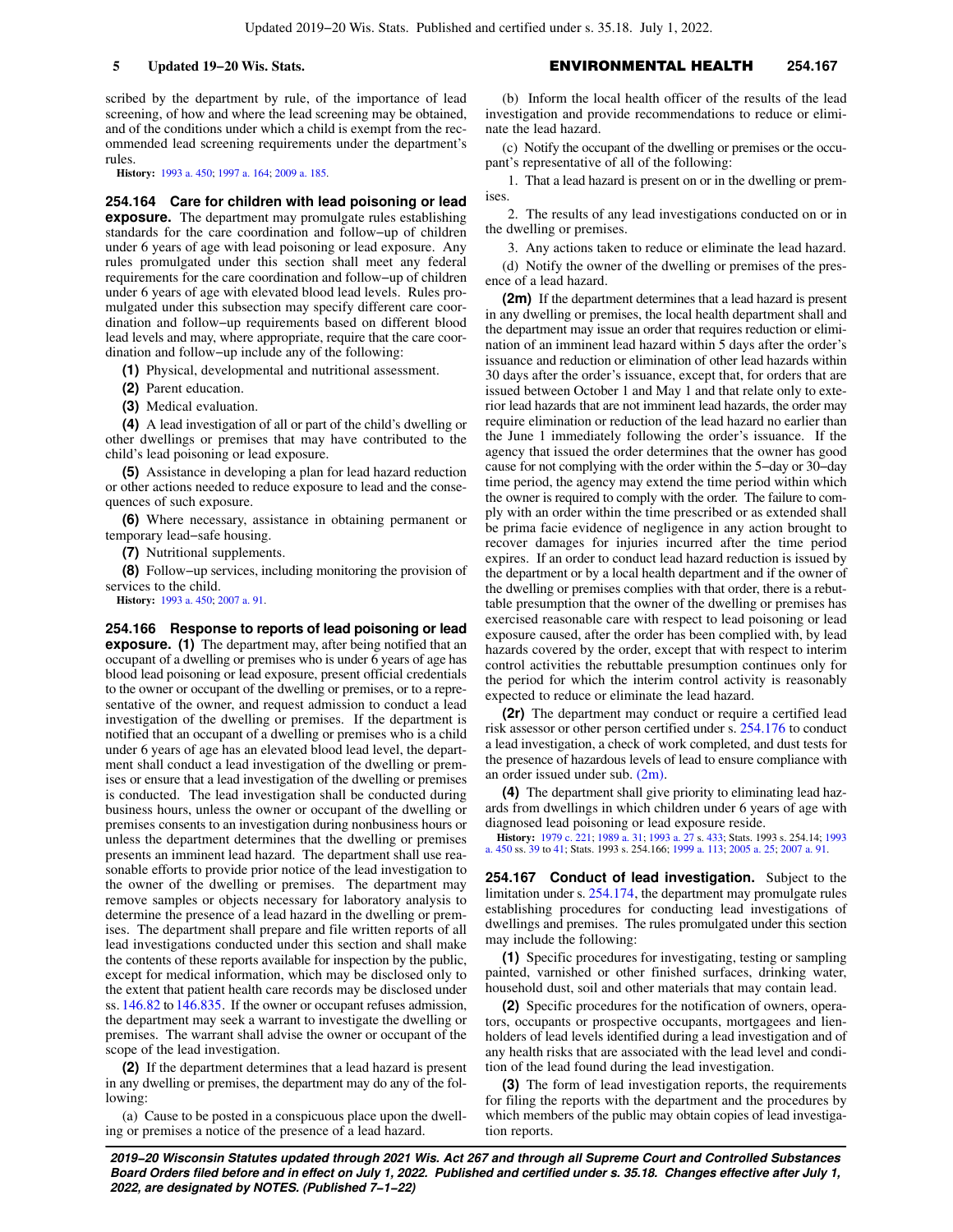## **254.167** ENVIRONMENTAL HEALTH **Updated 19−20 Wis. Stats. 6**

**(4)** Requirements for the posting of warnings, where appropriate, of the presence of a lead hazard.

**History:** [1993 a. 450](https://docs.legis.wisconsin.gov/document/acts/1993/450); [1999 a. 113.](https://docs.legis.wisconsin.gov/document/acts/1999/113)

**Cross−reference:** See also ch. [DHS 163](https://docs.legis.wisconsin.gov/document/administrativecode/ch.%20DHS%20163), Wis. adm. code.

**254.168 Lead investigations of facilities serving children under 6 years of age.** Subject to the limitation under s. [254.174](https://docs.legis.wisconsin.gov/document/statutes/254.174), the department may promulgate rules that require any of the following facilities to have periodic lead investigations at intervals determined by the department or to otherwise demonstrate that the facility does not contain a lead hazard, if any part of the facility was constructed before January 1, 1978:

**(1)** A foster home licensed under s. [48.62](https://docs.legis.wisconsin.gov/document/statutes/48.62).

**(2)** A group home licensed under s. [48.625.](https://docs.legis.wisconsin.gov/document/statutes/48.625)

**(3)** A shelter care facility under s. [48.66.](https://docs.legis.wisconsin.gov/document/statutes/48.66)

**(4)** A child care provider certified under s. [48.651.](https://docs.legis.wisconsin.gov/document/statutes/48.651)

**(5)** A child care center licensed under s. [48.65,](https://docs.legis.wisconsin.gov/document/statutes/48.65) provisionally licensed under s. [48.69](https://docs.legis.wisconsin.gov/document/statutes/48.69), or established or contracted for under s. [120.13 \(14\)](https://docs.legis.wisconsin.gov/document/statutes/120.13(14)).

**(6)** A private or public nursery school or kindergarten.

**(7)** Any other facility serving children under 6 years of age that presents a risk for causing lead poisoning or lead exposure in children.

**History:** [1993 a. 450](https://docs.legis.wisconsin.gov/document/acts/1993/450); [2007 a. 91;](https://docs.legis.wisconsin.gov/document/acts/2007/91) [2009 a. 185](https://docs.legis.wisconsin.gov/document/acts/2009/185).

**254.172 Prevention and control of lead−bearing paint hazards in dwellings and premises. (1)** Subject to the limitation under s. [254.174](https://docs.legis.wisconsin.gov/document/statutes/254.174), the department may promulgate rules governing lead hazard reduction that the department determines are consistent with federal law.

**(2)** If a certified lead risk assessor or other person certified under s. [254.176](https://docs.legis.wisconsin.gov/document/statutes/254.176) conducts a lead investigation of a dwelling or premises, he or she shall conduct the lead investigation and issue a report in accordance with any rules promulgated under s. [254.167](https://docs.legis.wisconsin.gov/document/statutes/254.167). If the report indicates that the dwelling or premises meets criteria under s. [254.179 \(1\) \(a\)](https://docs.legis.wisconsin.gov/document/statutes/254.179(1)(a)) for issuance of a certificate of lead−free or of a certificate of lead−safe status, the lead risk assessor or other person shall issue the appropriate certificate, subject to s. [254.181](https://docs.legis.wisconsin.gov/document/statutes/254.181).

**History:** [1993 a. 450](https://docs.legis.wisconsin.gov/document/acts/1993/450); [1999 a. 113,](https://docs.legis.wisconsin.gov/document/acts/1999/113) [186.](https://docs.legis.wisconsin.gov/document/acts/1999/186)

**Cross−reference:** See also ch. [DHS 163](https://docs.legis.wisconsin.gov/document/administrativecode/ch.%20DHS%20163), Wis. adm. code.

**254.174 Technical advisory committees.** Before the department may promulgate rules under s. [254.167](https://docs.legis.wisconsin.gov/document/statutes/254.167), [254.168,](https://docs.legis.wisconsin.gov/document/statutes/254.168) [254.172](https://docs.legis.wisconsin.gov/document/statutes/254.172) or [254.179,](https://docs.legis.wisconsin.gov/document/statutes/254.179) the department shall appoint a technical advi-sory committee under s. [227.13](https://docs.legis.wisconsin.gov/document/statutes/227.13) and shall consult with the technical advisory committee on the proposed rules. Any technical advisory committee required under this section shall include representatives from local health departments that administer local lead programs, representatives from the housing industry, persons certified under s. [254.176](https://docs.legis.wisconsin.gov/document/statutes/254.176), representatives from the medical or public health professions, advocates for persons at risk of lead poisoning and a resident of a 1st class city. Any technical advisory committee required under this section before promulgating rules under s. [254.168](https://docs.legis.wisconsin.gov/document/statutes/254.168) shall also include representatives of facilities serving children under 6 years of age.

**History:** [1993 a. 450](https://docs.legis.wisconsin.gov/document/acts/1993/450); [1999 a. 113.](https://docs.legis.wisconsin.gov/document/acts/1999/113)

**254.176 Certification requirements. (1)** Except as pro-vided in sub. [\(2\)](https://docs.legis.wisconsin.gov/document/statutes/254.176(2)) and s.  $250.041$ , and subject to sub. [\(3m\)](https://docs.legis.wisconsin.gov/document/statutes/254.176(3m)) and s. [254.115,](https://docs.legis.wisconsin.gov/document/statutes/254.115) the department may establish by rule certification requirements for any person who performs lead hazard reduction or a lead management activity or who supervises the performance of any lead hazard reduction or lead management activity.

**(2)** No certification is required under this section for lead hazard reduction conducted by any of the following persons, unless the lead hazard reduction is being done to comply with an order by the department or another state or local agency that requires the use of persons certified under this section:

(a) A person whose activities are limited to interim control activities, unless the activities are directly funded by a grant from the federal department of housing and urban development.

(b) A person whose activities do not involve lead−bearing paint or lead−contaminated soil or dust.

(c) A homeowner who engages in lead hazard reduction only in or on his or her own nonrental residential dwelling or real property.

(d) A person licensed, certified or registered under ch. [145](https://docs.legis.wisconsin.gov/document/statutes/ch.%20145) who engages in activities that constitute lead hazard reduction, only to the extent that these activities are within the scope of his or her license, certification or registration.

(e) A person who engages in the business of installing or servicing heating, ventilating or air conditioning equipment if the person is registered with the department of safety and professional services and if the person engages in activities that constitute lead hazard reduction, only to the extent that the activities are within the scope of his or her registration.

**(3)** Except as provided in s. [250.041](https://docs.legis.wisconsin.gov/document/statutes/250.041) and subject to sub. [\(3m\)](https://docs.legis.wisconsin.gov/document/statutes/254.176(3m)) and s. [254.115](https://docs.legis.wisconsin.gov/document/statutes/254.115), the department may promulgate rules establishing certification requirements for persons required to be certified under this section. Any rules promulgated under this section:

(a) Shall include requirements and procedures for issuing, renewing, revoking and suspending under this section certifications issued under this section.

(c) Shall require completion of an appropriate training course accredited under s. [254.178](https://docs.legis.wisconsin.gov/document/statutes/254.178) or of a training course determined by the department to be comparable to the appropriate training course under s. [254.178](https://docs.legis.wisconsin.gov/document/statutes/254.178).

(d) May provide for requirements other than training as a condition for full certification.

(e) Shall specify fees for certifying persons under this section, except that no fee may be imposed on any person employed by the state or by any political subdivision of the state for a certification required to perform duties within the scope of the employment or on an individual who is eligible for the veterans fee waiver program under s. [45.44](https://docs.legis.wisconsin.gov/document/statutes/45.44).

(f) Shall require the issuance of a photo identification card to each person certified under this section.

**(3m)** Any relevant education, training, instruction, or other experience that an applicant has obtained in connection with military service, as defined in s. [111.32 \(12g\)](https://docs.legis.wisconsin.gov/document/statutes/111.32(12g)), counts toward satisfying the requirements for education, training, instruction, or other experience for certification under this section if the applicant demonstrates to the satisfaction of the department that the education, training, instruction, or other experience that the applicant obtained in connection with his or her military service is substantially equivalent to the education, training, instruction, or other experience that is required to be certified under this section.

**(4)** The department shall maintain lists of all persons who are certified under this section and shall make the lists available to the public. The department may charge a fee for lists provided under this subsection to cover the department's costs in providing the **lists** 

**(5)** After notice and opportunity for hearing, the department may revoke, suspend, deny or refuse to renew any certification issued under this section in accordance with the procedures set forth in ch. [227](https://docs.legis.wisconsin.gov/document/statutes/ch.%20227), except that if a revocation, denial, or nonrenewal is based on tax delinquency under s. [73.0301](https://docs.legis.wisconsin.gov/document/statutes/73.0301) or unemployment insurance contribution delinquency under s. [108.227](https://docs.legis.wisconsin.gov/document/statutes/108.227), the only hearing rights available are those set forth in s. [73.0301 \(5\)](https://docs.legis.wisconsin.gov/document/statutes/73.0301(5)) or [108.227 \(5\)](https://docs.legis.wisconsin.gov/document/statutes/108.227(5)), whichever is applicable.

**History:** [1993 a. 450](https://docs.legis.wisconsin.gov/document/acts/1993/450); [1995 a. 27](https://docs.legis.wisconsin.gov/document/acts/1995/27) ss. [6330](https://docs.legis.wisconsin.gov/document/acts/1995/27,%20s.%206330), [9116 \(5\)](https://docs.legis.wisconsin.gov/document/acts/1995/27,%20s.%209116); [1997 a. 191](https://docs.legis.wisconsin.gov/document/acts/1997/191), [237;](https://docs.legis.wisconsin.gov/document/acts/1997/237) [1999 a. 113](https://docs.legis.wisconsin.gov/document/acts/1999/113); [2011 a. 32](https://docs.legis.wisconsin.gov/document/acts/2011/32), [120](https://docs.legis.wisconsin.gov/document/acts/2011/120), [209](https://docs.legis.wisconsin.gov/document/acts/2011/209); [2013 a. 36](https://docs.legis.wisconsin.gov/document/acts/2013/36).

**Cross−reference:** See also ch. [DHS 163,](https://docs.legis.wisconsin.gov/document/administrativecode/ch.%20DHS%20163) Wis. adm. code.

**254.178 Accreditation of lead training courses and approval of lead instructors. (1)** (a) No person may advertise or conduct a training course in lead hazard reduction, or in a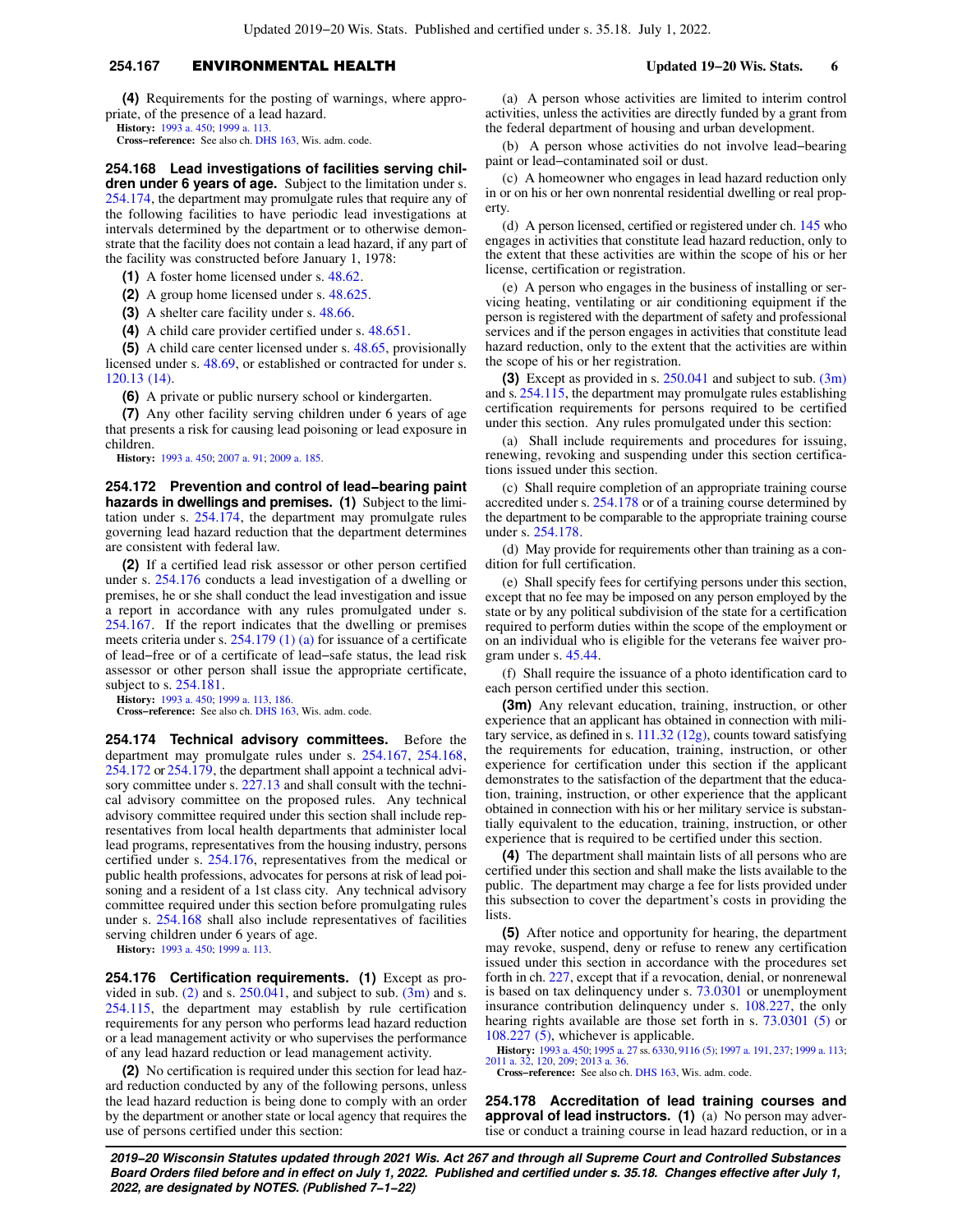lead management activity, that is represented as qualifying persons for certification under s. [254.176](https://docs.legis.wisconsin.gov/document/statutes/254.176) unless the course is accredited by the department under this section.

(b) Except as provided in s.  $250.041$ , no person may function as an instructor of a lead training course accredited under this section unless the person is approved by the department under this section.

**(2)** The department shall promulgate rules establishing requirements, except as provided in sub. [\(2m\)](https://docs.legis.wisconsin.gov/document/statutes/254.178(2m)) and s. [250.041](https://docs.legis.wisconsin.gov/document/statutes/250.041), for accreditation of lead training courses and approval of lead instructors. These rules:

(a) Except as provided in s. [250.041,](https://docs.legis.wisconsin.gov/document/statutes/250.041) shall include requirements and procedures for granting, renewing, revoking and suspending under this section lead training course accreditations and lead instructor approvals.

(c) May provide for full or contingent accreditation or approval.

(d) Shall specify fees for accrediting lead training courses and approving lead instructors, except that no fee may be imposed on an individual who is eligible for the veterans fee waiver program under s. [45.44](https://docs.legis.wisconsin.gov/document/statutes/45.44).

**(2m)** Any relevant education, training, instruction, or other experience that an applicant has obtained in connection with military service, as defined in s. [111.32 \(12g\)](https://docs.legis.wisconsin.gov/document/statutes/111.32(12g)), counts toward satisfying the requirements for education, training, instruction, or other experience to function as an instructor of a lead training course accredited under this section if the applicant demonstrates to the satisfaction of the department that the education, training, instruction, or other experience that the applicant obtained in connection with his or her military service is substantially equivalent to the education, training, instruction, or other experience that is required to function as an instructor of a lead training course accredited under this section.

**(3)** The department shall maintain lists of all lead training courses accredited, and all lead instructors approved, under this section and shall make the lists available to the public. The department may charge a fee for lists provided under this subsection to cover the department's costs in providing the lists.

**(4)** After notice and opportunity for hearing, the department may revoke, suspend, deny or refuse to renew under this section any accreditation or approval issued under this section in accordance with the procedures set forth in ch. [227](https://docs.legis.wisconsin.gov/document/statutes/ch.%20227).

**History:** [1993 a. 450](https://docs.legis.wisconsin.gov/document/acts/1993/450); [1997 a. 191](https://docs.legis.wisconsin.gov/document/acts/1997/191); [1999 a. 113](https://docs.legis.wisconsin.gov/document/acts/1999/113); [2011 a. 120,](https://docs.legis.wisconsin.gov/document/acts/2011/120) [209.](https://docs.legis.wisconsin.gov/document/acts/2011/209)

**Cross−reference:** See also ch. [DHS 163](https://docs.legis.wisconsin.gov/document/administrativecode/ch.%20DHS%20163), Wis. adm. code.

**254.179 Rules for dwellings and premises. (1)** Subject to s. [254.174](https://docs.legis.wisconsin.gov/document/statutes/254.174) and after review of ordinances of cities, towns and villages in this state, the department shall, by use of a research− based methodology, promulgate as rules all of the following:

(a) Except as provided in s. [254.18,](https://docs.legis.wisconsin.gov/document/statutes/254.18) the standards for a premises, dwelling or unit of a dwelling that must be met for issuance of a certificate of lead−free status or a certificate of lead−safe status to the owner of the premises, dwelling or unit of a dwelling, with the goal of long−term lead hazard reduction.

(b) The procedures by which a certificate of lead−free status or a certificate of lead−safe status may be issued or revoked.

(c) The period of validity of a certificate of lead−free status or a certificate of lead−safe status, including all of the following:

1. Authorization for the certificate of lead−free status to remain in effect unless revoked because of erroneous issuance or because the premises, dwelling or unit of the dwelling is not free of lead−bearing paint. The rules shall specify that the face of the certificate shall indicate that the certificate is valid unless revoked.

2. The standards limiting the length of validity of a certificate of lead−safe status, including the condition of a premises, dwelling, or unit of a dwelling, the type of lead hazard reduction activity that was performed, if any, and any other requirements that must be met to maintain certification, unless the certificate is earlier revoked because of erroneous issuance or because the premises, dwelling, or unit of the dwelling is not safe from lead−bearing paint hazards. The rules shall specify that the face of the certificate shall indicate the certificate's length of validity.

(d) A mechanism for creating a registry of all premises, dwellings or units of dwellings for which a certificate of lead−free status or a certificate of lead−safe status is issued.

(e) The requirements for a course of up to 16 hours that a property owner or his or her employee or agent may complete in order to receive certification of completion and the scope of the lead investigation and lead hazard reduction activities that the owner, employee or agent may perform following certification, to the extent consistent with federal law.

**(2)** By January 1, 2003, and every 2 years thereafter, the department shall review the rules under sub. [\(1\)](https://docs.legis.wisconsin.gov/document/statutes/254.179(1)) and shall promulgate changes to the rules if necessary in order to maintain consistency with federal law.

**(3)** Subject to s. [254.174,](https://docs.legis.wisconsin.gov/document/statutes/254.174) the department may promulgate rules that set forth safe work practices that shall be followed in the demolition of a building constructed before January 1, 1978, to avoid exposure by persons to lead hazards in the area of the demolition.

**History:** [1999 a. 113](https://docs.legis.wisconsin.gov/document/acts/1999/113); [2005 a. 25](https://docs.legis.wisconsin.gov/document/acts/2005/25), [254.](https://docs.legis.wisconsin.gov/document/acts/2005/254)

**254.18 Lead hazard reduction in dwellings and premises; renovations. (1)** Sampling or testing of dwellings, units of dwellings or premises for the presence of lead−bearing paint or a lead hazard is not required before lead hazard reduction activities are conducted if the presence of lead−bearing paint or a lead hazard is assumed and the lead hazard reduction activities are performed in a lead−safe manner.

**(2)** (a) In this subsection, "partial lead inspection" means an on−site investigation of one or more painted, varnished, or otherwise coated building components to determine the presence of lead, but not a surface−by−surface investigation.

(b) If the presence of lead−bearing paint or a lead hazard is assumed and a renovation of a dwelling, unit of a dwelling, or premises is performed in a lead−safe manner, any person who performs a partial lead inspection relating to that renovation is not required to comply with any requirements established by the department for a lead inspection.

(c) The person who performs a partial lead inspection under this subsection shall disclose, in writing, to the owner or lessor of the dwelling or premises that the person performed a partial lead inspection.

**History:** [1999 a. 113](https://docs.legis.wisconsin.gov/document/acts/1999/113); [2015 a. 122.](https://docs.legis.wisconsin.gov/document/acts/2015/122)

**254.181 Certificate of lead−free status and certificate of lead−safe status; fees and notification. (1)** The department may impose a fee of \$50 for issuance of a certificate of lead− free status and a fee of \$25 for issuance of a certificate of lead−safe status. Fees under this section may not exceed actual costs of issuance and of s. [254.179](https://docs.legis.wisconsin.gov/document/statutes/254.179). The department shall review the fees every 2 years and adjust the fees to reflect the actual costs.

**(2)** The department shall, at least quarterly, notify a local health department concerning issuance of certificates of lead−free status and certificates of lead−safe status in the area of jurisdiction of the local health department.

**History:** [1999 a. 113](https://docs.legis.wisconsin.gov/document/acts/1999/113).

**254.182 Repayment to general fund.** The secretary of administration shall transfer from the appropriation account under s.  $20.435$  (1) (gm) to the general fund the amount of \$735,000 when the secretary of administration determines that program revenues from fees imposed under ss.  $254.176$  (3) (e) and [\(4\),](https://docs.legis.wisconsin.gov/document/statutes/254.176(4)) [254.178 \(2\) \(d\)](https://docs.legis.wisconsin.gov/document/statutes/254.178(2)(d)) and [254.181](https://docs.legis.wisconsin.gov/document/statutes/254.181) are sufficient to make the transfer. **History:** [1999 a. 113](https://docs.legis.wisconsin.gov/document/acts/1999/113).

**254.19 Asbestos testing fees.** Notwithstanding s. [36.25](https://docs.legis.wisconsin.gov/document/statutes/36.25(11)(f)) [\(11\) \(f\)](https://docs.legis.wisconsin.gov/document/statutes/36.25(11)(f)), the state laboratory of hygiene board shall impose a fee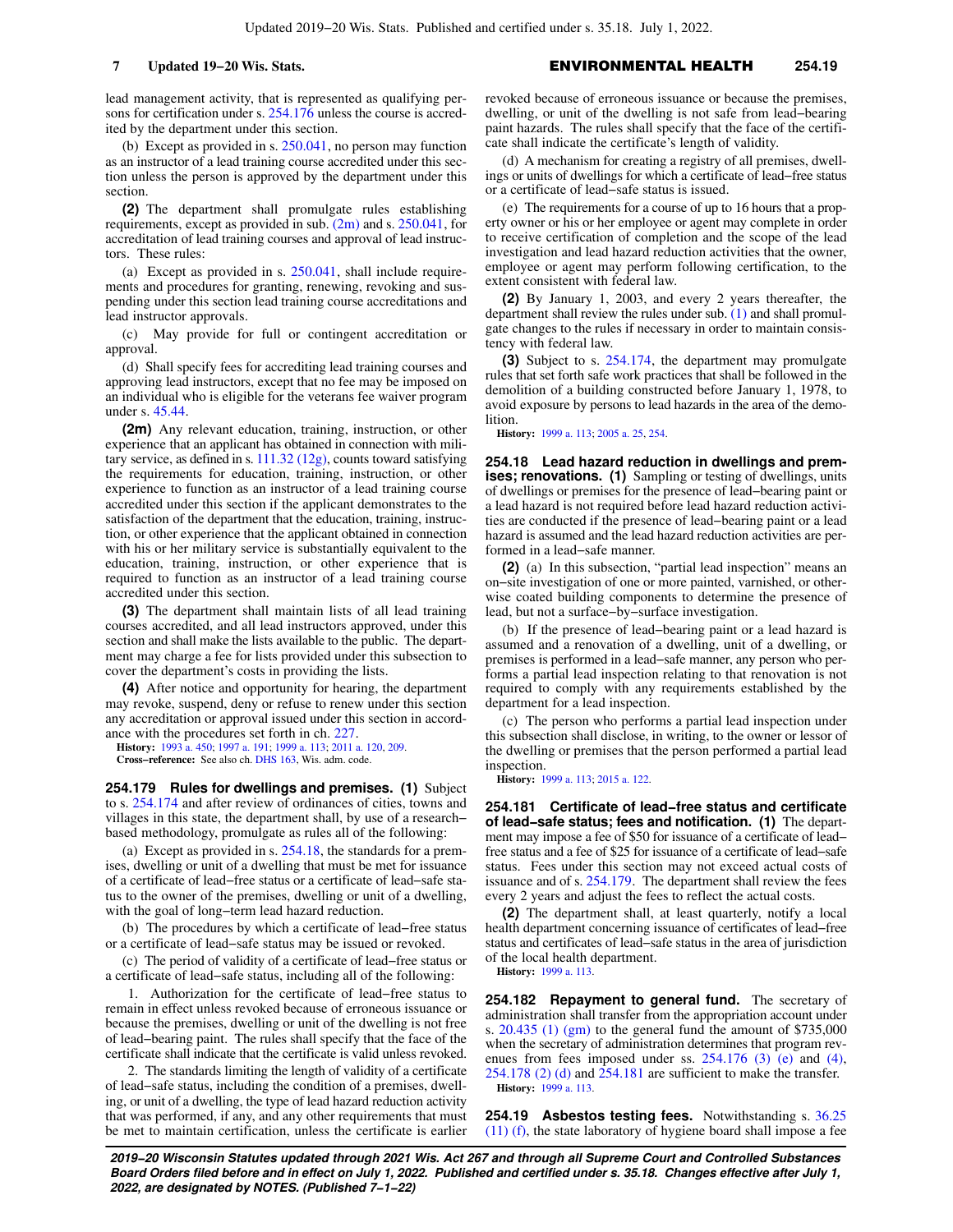## **254.19** ENVIRONMENTAL HEALTH **Updated 19−20 Wis. Stats. 8**

sufficient to pay for any asbestos testing services which it provides

**History:** [1987 a. 396](https://docs.legis.wisconsin.gov/document/acts/1987/396); [1993 a. 27](https://docs.legis.wisconsin.gov/document/acts/1993/27) s. [317](https://docs.legis.wisconsin.gov/document/acts/1993/27,%20s.%20317); Stats. 1993 s. 254.19.

**254.20 Asbestos abatement certification. (2)** CERTIFI-CATION REQUIREMENTS. (a) No person serving on the governing body of a school, employed by a school or acting under a contract with a school may perform any asbestos abatement activity or asbestos management activity unless he or she has a valid certification card issued to him or her under sub. [\(3\).](https://docs.legis.wisconsin.gov/document/statutes/254.20(3))

(b) No public employee may perform any asbestos abatement activity unless he or she has a valid certification card issued to him or her under sub. [\(3\).](https://docs.legis.wisconsin.gov/document/statutes/254.20(3))

(c) No public employee may supervise the performance of any asbestos abatement activity unless he or she has a valid supervisor's certification card issued to him or her under sub. [\(3\).](https://docs.legis.wisconsin.gov/document/statutes/254.20(3))

(d) Except as provided in s. [250.041](https://docs.legis.wisconsin.gov/document/statutes/250.041) and subject to s. [254.115,](https://docs.legis.wisconsin.gov/document/statutes/254.115) the department may establish by rule certification requirements for any person not certified under pars. [\(a\)](https://docs.legis.wisconsin.gov/document/statutes/254.20(2)(a)) to  $(c)$  who performs any asbestos abatement activity or asbestos management activity or who supervises the performance of any asbestos abatement activity or asbestos management activity.

**(3)** CERTIFICATION PROCEDURE. (a) Except as provided in s.  $250.041$  and subject to sub.  $(4m)$ , the department may establish by rule eligibility requirements for persons applying for a certification card required under sub. [\(2\).](https://docs.legis.wisconsin.gov/document/statutes/254.20(2)) Any training required by the department under this paragraph may be approved by the department or provided by the department under sub. [\(8\).](https://docs.legis.wisconsin.gov/document/statutes/254.20(8))

(b) Except as provided in s. [250.041](https://docs.legis.wisconsin.gov/document/statutes/250.041), the department shall establish the procedure for issuing certification cards under this subsection. In establishing that procedure, the department shall prescribe an application form and establish an examination procedure and may require applicants to provide photographic identification.

**(4)** RENEWAL. A certification card issued under sub. [\(3\)](https://docs.legis.wisconsin.gov/document/statutes/254.20(3)) is valid for one year. Except as provided in s. [250.041](https://docs.legis.wisconsin.gov/document/statutes/250.041) and subject to s. [254.115,](https://docs.legis.wisconsin.gov/document/statutes/254.115) the department may establish requirements for renewing such a card, including but not limited to additional training.

**(4m)** MILITARY SERVICE. Any relevant education, training, instruction, or other experience that an applicant has obtained in connection with military service, as defined in s. [111.32 \(12g\),](https://docs.legis.wisconsin.gov/document/statutes/111.32(12g)) counts toward satisfying the requirements for education, training, instruction, or other experience to obtain a certification card under this section if the applicant demonstrates to the satisfaction of the department that the education, training, instruction, or other experience that the applicant obtained in connection with his or her military service is substantially equivalent to the education, training, instruction, or other experience that is required to obtain a certification card under this section.

**(5)** FEES. (a) Except as provided under pars. [\(b\)](https://docs.legis.wisconsin.gov/document/statutes/254.20(5)(b)) and [\(c\)](https://docs.legis.wisconsin.gov/document/statutes/254.20(5)(c)), the department shall charge the following fees for certification cards issued under sub.  $(3)$  or renewed under sub.  $(4)$ :

1. For a certification card issued or renewed for the performance of any asbestos abatement activity, as required under sub. [\(2\) \(a\),](https://docs.legis.wisconsin.gov/document/statutes/254.20(2)(a)) [\(b\)](https://docs.legis.wisconsin.gov/document/statutes/254.20(2)(b)) or [\(d\)](https://docs.legis.wisconsin.gov/document/statutes/254.20(2)(d)), \$50.

2. For a certification card issued or renewed for performance of an inspection for asbestos−containing material or the design of an asbestos response action, as required under sub. [\(2\) \(a\)](https://docs.legis.wisconsin.gov/document/statutes/254.20(2)(a)) or [\(d\),](https://docs.legis.wisconsin.gov/document/statutes/254.20(2)(d)) \$150.

3. For a certification card issued or renewed for supervising the performance of any asbestos abatement activity, as required under sub. [\(2\) \(c\),](https://docs.legis.wisconsin.gov/document/statutes/254.20(2)(c)) \$100.

4. For a certification card issued or renewed for performance of the development of an asbestos management plan, as required under sub.  $(2)$  (a) or [\(d\)](https://docs.legis.wisconsin.gov/document/statutes/254.20(2)(d)), \$100.

(b) The department may change by rule the fee amounts specified under par.  $(a)$ . The fees received under this subsection shall be credited to the appropriation under s.  $20.435$  (1) (gm).

(c) The department may not charge a fee for a certification card issued under this section to an individual who is eligible for the veterans fee waiver program under s. [45.44.](https://docs.legis.wisconsin.gov/document/statutes/45.44)

**(6)** SUSPENSION OR REVOCATION. The department may, under this section, suspend or revoke a certification card issued under sub. [\(3\)](https://docs.legis.wisconsin.gov/document/statutes/254.20(3)) if it determines that the holder of the card is not qualified to be certified.

**(7)** APPEALS. Any suspension, revocation or nonrenewal of a certification card required under sub. [\(2\)](https://docs.legis.wisconsin.gov/document/statutes/254.20(2)) or any denial of an application for such a certification card is subject to judicial review under ch. [227](https://docs.legis.wisconsin.gov/document/statutes/ch.%20227), except as provided in s. [250.041](https://docs.legis.wisconsin.gov/document/statutes/250.041) and except that the only hearing rights available for a denial, revocation, or nonrenewal of a certification card required under sub. [\(2\)](https://docs.legis.wisconsin.gov/document/statutes/254.20(2)) based on tax delinquency under s. [73.0301](https://docs.legis.wisconsin.gov/document/statutes/73.0301) or unemployment insurance contribution delinquency under s. [108.227](https://docs.legis.wisconsin.gov/document/statutes/108.227) are those set forth in s. [73.0301 \(5\)](https://docs.legis.wisconsin.gov/document/statutes/73.0301(5)) or [108.227 \(5\),](https://docs.legis.wisconsin.gov/document/statutes/108.227(5)) whichever is applicable.

**(8)** TRAINING COURSES. The department may conduct or contract for any training course necessary to prepare persons for a certification card required under sub. [\(2\)](https://docs.legis.wisconsin.gov/document/statutes/254.20(2)). The department may establish a fee for any course offered under this subsection. The fee may not exceed the actual cost of the course. The fees received under this subsection shall be credited to the appropriation under s. [20.435 \(1\) \(gm\).](https://docs.legis.wisconsin.gov/document/statutes/20.435(1)(gm))

**(9)** RULES. The department may promulgate any rule it deems necessary to administer this section.

**(10)** ENFORCEMENT. (a) The department may enter, at any reasonable time, any property, premises or place in which any person required to have a certification card under sub. [\(2\)](https://docs.legis.wisconsin.gov/document/statutes/254.20(2)) is engaged in any asbestos abatement activity to determine if the department has issued that person a valid certification card. No person may refuse entry or access to any representative of the department authorized by the department to act under this paragraph if that representative requests entry for purposes of determining compliance with this section, if that representative presents a valid identification issued to the representative by the department and if that representative is complying with par. [\(b\)](https://docs.legis.wisconsin.gov/document/statutes/254.20(10)(b)). No person may obstruct, hamper or interfere with the actions of that representative under this paragraph.

(b) Any representative of the department acting under par. [\(a\)](https://docs.legis.wisconsin.gov/document/statutes/254.20(10)(a)) shall comply with any health and safety procedure established by law for persons engaged in asbestos abatement activities.

(c) If the department determines that any person required to have a certification card under sub. [\(2\)](https://docs.legis.wisconsin.gov/document/statutes/254.20(2)) has violated this section, the department may order that person to cease the violation. The order may require all asbestos abatement activities on the premises where the violation occurs to cease until the violation is corrected if there is no person on the premises with a valid certification card issued to him or her under sub. [\(3\)](https://docs.legis.wisconsin.gov/document/statutes/254.20(3)). The department shall give the order in writing to that person or that person's representative.

(d) Any other state agency, in the course of the performance of its duties, may determine compliance with the certification requirements of this section. If that agency determines that there is a violation of this section, it shall notify the department of that violation.

(e) The department may initiate an action in the name of this state against any person to require compliance with this section.

**(11)** PENALTY. Any person who violates this section or any rule promulgated or order issued under this section shall forfeit not less than \$25 nor more than \$100 for each violation. Each day of violation and each violation constitutes a separate offense.

**History:** [1987 a. 27;](https://docs.legis.wisconsin.gov/document/acts/1987/27) [1989 a. 173](https://docs.legis.wisconsin.gov/document/acts/1989/173); [1993 a. 27](https://docs.legis.wisconsin.gov/document/acts/1993/27) ss. [188](https://docs.legis.wisconsin.gov/document/acts/1993/27,%20s.%20188), [193;](https://docs.legis.wisconsin.gov/document/acts/1993/27,%20s.%20193) [1997 a. 191](https://docs.legis.wisconsin.gov/document/acts/1997/191), [237](https://docs.legis.wisconsin.gov/document/acts/1997/237); [2011](https://docs.legis.wisconsin.gov/document/acts/2011/120) [a. 120](https://docs.legis.wisconsin.gov/document/acts/2011/120), [209](https://docs.legis.wisconsin.gov/document/acts/2011/209); [2013 a. 36](https://docs.legis.wisconsin.gov/document/acts/2013/36).

**Cross−reference:** See also ch. [DHS 159,](https://docs.legis.wisconsin.gov/document/administrativecode/ch.%20DHS%20159) Wis. adm. code.

**254.21 Asbestos management. (2)** The department shall promulgate rules to do all of the following:

(a) Establish building inspection requirements and procedures to protect students and employees from asbestos hazards in schools.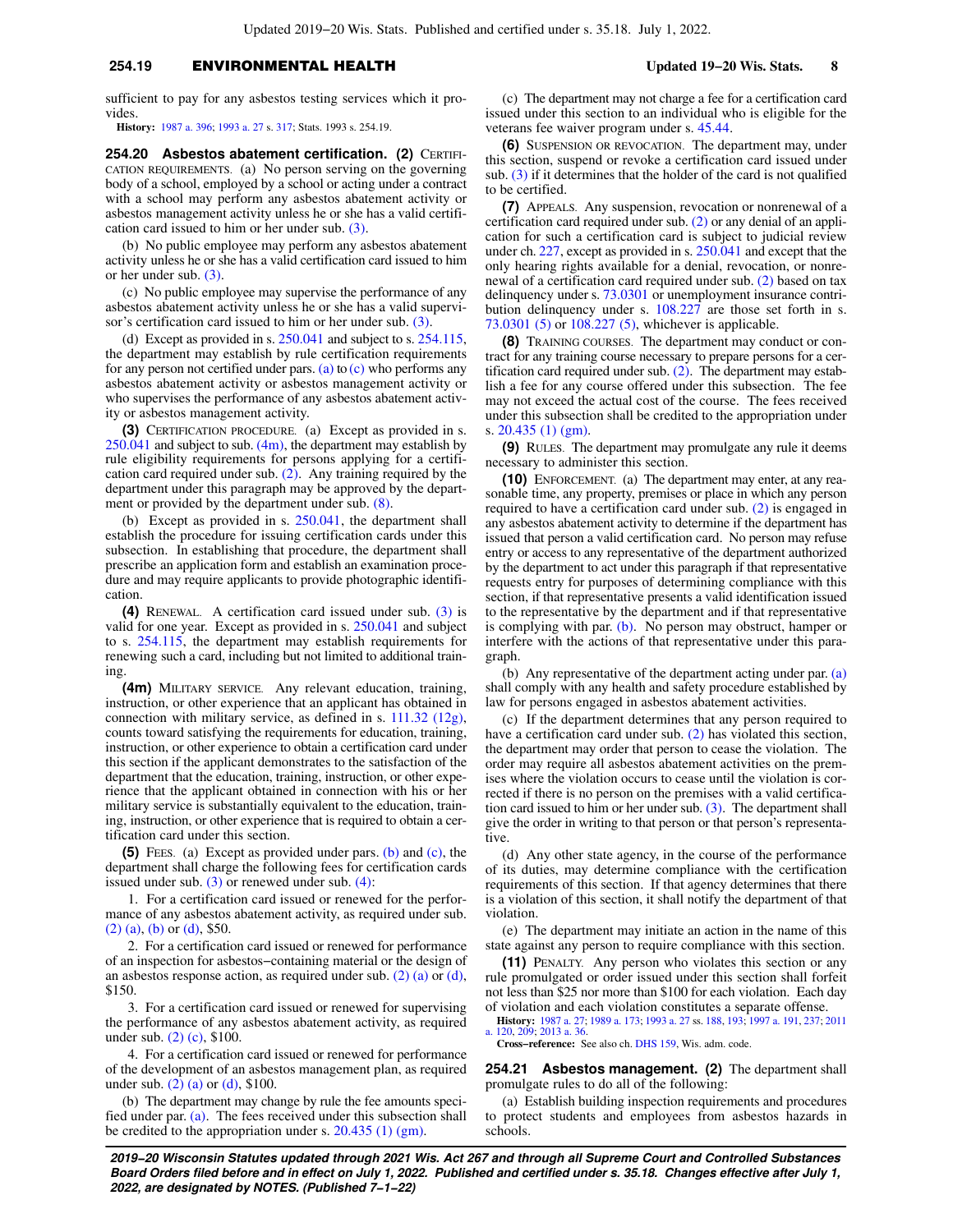(b) Regulate asbestos abatement activities in schools.

(c) Establish requirements for the maintenance of asbestos− containing material in schools which contain asbestos−containing material.

(d) Establish priorities for asbestos abatement activities in schools which contain asbestos−containing materials.

(e) Require a management plan for asbestos−containing material in every school which contains asbestos−containing material.

**(2m)** No requirement under sub. [\(2\)](https://docs.legis.wisconsin.gov/document/statutes/254.21(2)) may be stricter than any requirement under [15 USC 2641](https://docs.legis.wisconsin.gov/document/usc/15%20USC%202641) to [2654.](https://docs.legis.wisconsin.gov/document/usc/15%20USC%202654)

**(3)** A school district and any school which is not a public school may apply to the department for a variance to any standard adopted under this section under the provisions of s. [101.055 \(4\)](https://docs.legis.wisconsin.gov/document/statutes/101.055(4)(a)) [\(a\)](https://docs.legis.wisconsin.gov/document/statutes/101.055(4)(a)) to [\(c\)](https://docs.legis.wisconsin.gov/document/statutes/101.055(4)(c)).

**(4)** Any person who intentionally violates any rule promulgated under this section shall forfeit not less than \$100 nor more than \$1,000 for each violation. Each violation constitutes a separate offense and each day of continued violation is a separate offense.

**History:** [1987 a. 396](https://docs.legis.wisconsin.gov/document/acts/1987/396); [1993 a. 27](https://docs.legis.wisconsin.gov/document/acts/1993/27) s. [364](https://docs.legis.wisconsin.gov/document/acts/1993/27,%20s.%20364), [366](https://docs.legis.wisconsin.gov/document/acts/1993/27,%20s.%20366); Stats. 1993 s. 254.21.

**254.22 Indoor air quality.** The department shall do all of the following:

**(1)** Investigate illness or disease outbreaks suspected of being caused by poor indoor air quality. The department shall promote or require control measures if indoor air quality is established to be the cause of illness or disease outbreaks.

**(2)** Assist local health departments in the adoption of regulations that establish standards for indoor air quality in public buildings to protect the occupants from adverse health effects due to exposure to chemical or biological contaminants.

**(3)** Provide training and technical support to local health departments for conducting indoor air quality testing and investigations.

**(4)** Assist the department of safety and professional services with the enforcement of s. [101.123](https://docs.legis.wisconsin.gov/document/statutes/101.123).

**History:** [1993 a. 27;](https://docs.legis.wisconsin.gov/document/acts/1993/27) [1995 a. 27](https://docs.legis.wisconsin.gov/document/acts/1995/27) ss. [6331,](https://docs.legis.wisconsin.gov/document/acts/1995/27,%20s.%206331) [9116 \(5\);](https://docs.legis.wisconsin.gov/document/acts/1995/27,%20s.%209116) [2011 a. 32.](https://docs.legis.wisconsin.gov/document/acts/2011/32)

**254.30 Enforcement; penalties. (1)** ENFORCEMENT. (a) The department may enter, at any reasonable time, a dwelling or premises undergoing any lead hazard reduction to determine if all persons engaged in lead hazard reduction have been appropriately certified if required under s. [254.176.](https://docs.legis.wisconsin.gov/document/statutes/254.176)

(b) The department may report any violation of ss. [254.11](https://docs.legis.wisconsin.gov/document/statutes/254.11) to [254.178](https://docs.legis.wisconsin.gov/document/statutes/254.178) or rules promulgated, or orders issued, under those sections to the district attorney of the county in which the dwelling is located. The district attorney shall enforce ss. [254.11](https://docs.legis.wisconsin.gov/document/statutes/254.11) to [254.178](https://docs.legis.wisconsin.gov/document/statutes/254.178) and rules promulgated, and orders issued, under those sections. If a circuit court determines that an owner of a rented or leased dwelling or premises has failed to comply with an order issued under ss. [254.11](https://docs.legis.wisconsin.gov/document/statutes/254.11) to [254.178](https://docs.legis.wisconsin.gov/document/statutes/254.178), the circuit court may order the occupants of the affected dwelling or premises to withhold rent in escrow until the owner of the dwelling or premises complies with the order.

(c) Sections [254.11](https://docs.legis.wisconsin.gov/document/statutes/254.11) to [254.178](https://docs.legis.wisconsin.gov/document/statutes/254.178) do not limit the ability of the department to require abatement of human health hazards involving lead under s. [254.59.](https://docs.legis.wisconsin.gov/document/statutes/254.59)

**(2)** PENALTIES. (a) *Civil penalty.* Any person who violates ss. [254.11](https://docs.legis.wisconsin.gov/document/statutes/254.11) to [254.178](https://docs.legis.wisconsin.gov/document/statutes/254.178) or rules promulgated, or orders issued, under those sections may be required to forfeit not less than \$100 nor more than \$5,000 per violation. Each day of continued violation constitutes a separate offense.

(b) *Criminal penalty.* Any person who knowingly violates any provision of ss. [254.11](https://docs.legis.wisconsin.gov/document/statutes/254.11) to [254.178](https://docs.legis.wisconsin.gov/document/statutes/254.178) or any rule promulgated, or order issued, under those sections shall be fined not less than \$100 nor more than \$5,000 per violation. The court may place the person on probation under s. [973.09](https://docs.legis.wisconsin.gov/document/statutes/973.09) for a period not to exceed 2 years.

**History:** [1979 c. 221](https://docs.legis.wisconsin.gov/document/acts/1979/221); [1987 a. 332](https://docs.legis.wisconsin.gov/document/acts/1987/332); [1993 a. 27](https://docs.legis.wisconsin.gov/document/acts/1993/27) s. [439](https://docs.legis.wisconsin.gov/document/acts/1993/27,%20s.%20439); Stats. 1993 s. 254.30; [1993](https://docs.legis.wisconsin.gov/document/acts/1993/450) [a. 450;](https://docs.legis.wisconsin.gov/document/acts/1993/450) [2015 a. 55](https://docs.legis.wisconsin.gov/document/acts/2015/55).

## SUBCHAPTER III

### RADIATION PROTECTION

**254.31 Definitions.** In this subchapter:

**(1)** "By−product material" means any of the following:

(a) Radioactive material, except special nuclear material, yielded in or made radioactive by exposure to the radiation incident to the process of producing or utilizing special nuclear material.

(b) The tailings or waste produced by the extraction or concentration of uranium or thorium from any ore processed primarily for its source material content.

**(2)** "Decommissioning" means conducting final operational activities at a nuclear facility to dismantle site structures, to decontaminate site surfaces and remaining structures, to stabilize and contain residual radioactive material and to carry out any other activities necessary to prepare the site for postoperational care.

**(2m)** "General license" means a license, under requirements prescribed by the department by rule, to possess, use, transfer or acquire by−product material or devices or equipment utilizing by− product material without the filing of a license application by a person or issuance of licensing confirmation by the department.

**(3g)** "Ionizing radiation" means all radiations capable of producing ions directly or indirectly in their passage through matter, including all of the following:

(a) Electromagnetic radiations, including X−rays and gamma rays.

(b) Particulate radiations, including electrons, beta particles, protons, neutrons, alpha particles and other nuclear particles.

**(3p)** "Nonionizing radiation" means electromagnetic radiation, other than ionizing radiation, and any sonic, ultrasonic or infrasonic wave.

**(4)** "Nuclear facility" means any reactor plant, any equipment or device used for the separation of the isotopes of uranium or plutonium, the processing or utilizing of radioactive material or handling, processing or packaging waste; any premises, structure, excavation or place of storage or disposition of waste or by−product material; or any equipment used for or in connection with the transportation of such material.

**(4p)** "Radiation" means both ionizing and nonionizing radiation.

**(5)** "Radiation generating equipment" means a system, manufactured product or device or component part of such a product or device that, during operation, is capable of generating or emitting ionizing radiation without the use of radioactive material. "Radiation generating equipment" does not include a device that emits nonionizing radiation.

**(6)** "Radiation installation" is any location or facility where radiation generating equipment is used or where radioactive material is produced, transported, stored, disposed of or used for any purpose.

**(9)** "Radiation source" means radiation generating equipment or radioactive material.

**(9m)** "Radioactive material" includes any solid, liquid or gaseous substance which emits ionizing radiation spontaneously, including accelerator−produced material, by−product material, naturally occurring material, source material and special nuclear material.

**(10)** "Source material" means uranium, thorium, any combination thereof in any physical or chemical form, or ores that contain by weight 0.05 percent or more of uranium, thorium, or any combination thereof. "Source material" does not include special nuclear material.

**(11)** "Special nuclear material" means plutonium, uranium 233, uranium enriched in the isotope 233 or in the isotope 235, and any other material which the nuclear regulatory commission determines to be special nuclear material; or any material artifi-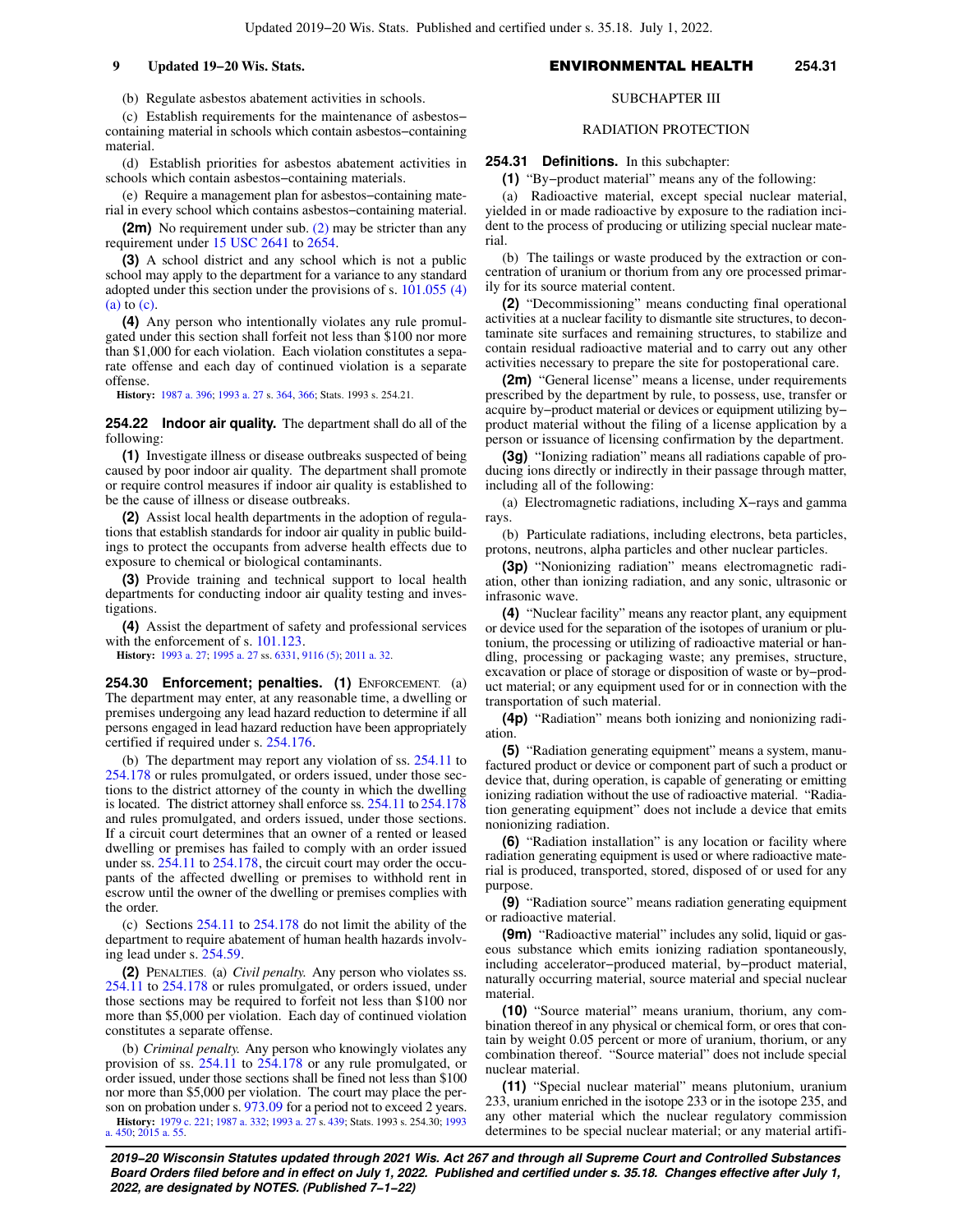## **254.31** ENVIRONMENTAL HEALTH **Updated 19−20 Wis. Stats. 10**

cially enriched by any of the foregoing. Special nuclear material does not include source material.

**(11g)** "Specific license" means a license, under requirements prescribed by the department by rule, to possess, use, manufacture, produce, transfer or acquire radioactive material or devices or equipment utilizing radioactive material.

**(11m)** "Transuranic" means a radioactive material having an atomic number that is greater than 92.

**(12)** "X−ray tube" means any electron tube that is contained in a device and that is specifically designed for the conversion of electrical energy into X−ray energy.

**History:** [1977 c. 29](https://docs.legis.wisconsin.gov/document/acts/1977/29); [1985 a. 29;](https://docs.legis.wisconsin.gov/document/acts/1985/29) [1993 a. 27](https://docs.legis.wisconsin.gov/document/acts/1993/27) ss. [227](https://docs.legis.wisconsin.gov/document/acts/1993/27,%20s.%20227), [477;](https://docs.legis.wisconsin.gov/document/acts/1993/27,%20s.%20477) Stats. 1993 s. 254.31; [1993 a. 491;](https://docs.legis.wisconsin.gov/document/acts/1993/491) [1999 a. 9](https://docs.legis.wisconsin.gov/document/acts/1999/9); [2001 a. 16.](https://docs.legis.wisconsin.gov/document/acts/2001/16)

**254.33 Public policy.** Since radiations and their sources can be instrumental in the improvement of the health and welfare of the public if properly utilized, and may be destructive or detrimental to life or health if carelessly or excessively employed or may detrimentally affect the environment of the state if improperly utilized, it is hereby declared to be the public policy of this state to encourage the constructive uses of radiation and to prohibit and prevent exposure to radiation in amounts which are or may be detrimental to health. It is further the policy for the department to advise, consult and cooperate with other agencies of the state, the federal government, other states and interstate agencies and with affected groups, political subdivisions and industries; and, in general, to conform as nearly as possible to nationally accepted standards in the promulgation and enforcement of rules.

**History:** [1985 a. 29](https://docs.legis.wisconsin.gov/document/acts/1985/29); [1993 a. 27](https://docs.legis.wisconsin.gov/document/acts/1993/27) s. [225](https://docs.legis.wisconsin.gov/document/acts/1993/27,%20s.%20225); Stats. 1993 s. 254.33; [1995 a. 27](https://docs.legis.wisconsin.gov/document/acts/1995/27) ss. [6332](https://docs.legis.wisconsin.gov/document/acts/1995/27,%20s.%206332), [9116 \(5\)](https://docs.legis.wisconsin.gov/document/acts/1995/27,%20s.%209116); [1999 a. 9](https://docs.legis.wisconsin.gov/document/acts/1999/9).

**Cross−reference:** See also ch. [DHS 157](https://docs.legis.wisconsin.gov/document/administrativecode/ch.%20DHS%20157), Wis. adm. code.

**254.335 Agreements with the U.S. nuclear regulatory commission transition. (1)** The governor may, on behalf of the state, enter into agreements with the U.S. nuclear regulatory commission, as provided in [42 USC 2021](https://docs.legis.wisconsin.gov/document/usc/42%20USC%202021) (b), to discontinue certain federal licensing and related regulatory authority with respect to by−product material, source material and special nuclear material and to assume state regulatory authority.

**(2)** Any person who, on the effective date of an agreement specified under sub. [\(1\)](https://docs.legis.wisconsin.gov/document/statutes/254.335(1)), possesses a license issued by the U.S. nuclear regulatory commission that is subject to the agreement is considered to possess a specific license issued under s. [254.365](https://docs.legis.wisconsin.gov/document/statutes/254.365(1)(a)) [\(1\) \(a\)](https://docs.legis.wisconsin.gov/document/statutes/254.365(1)(a)) or to fulfill requirements specified for a general license under s. [254.365 \(1\) \(b\).](https://docs.legis.wisconsin.gov/document/statutes/254.365(1)(b)) The specific license expires 90 days after the date of receipt by the person from the department of a notice of expiration of the license or on the date of expiration that was specified in the license issued by the U.S. nuclear regulatory commission, whichever is earlier.

**History:** [1999 a. 9](https://docs.legis.wisconsin.gov/document/acts/1999/9).

**254.34 Powers and duties. (1)** The department is the state radiation control agency and shall do all of the following:

(a) Promulgate and enforce rules, including registration and licensing of sources of ionizing radiation, as may be necessary to prohibit and prevent unnecessary radiation exposure. The rules may incorporate by reference the recommended standards of nationally recognized bodies in the field of radiation protection and other fields of atomic energy, under the procedure established by s. [227.21 \(2\).](https://docs.legis.wisconsin.gov/document/statutes/227.21(2)) The rules for by−product material, source material and special nuclear material shall be in accordance with the requirements of [42 USC 2021](https://docs.legis.wisconsin.gov/document/usc/42%20USC%202021) (*o*) and shall otherwise be compatible with the requirements under [42 USC 2011](https://docs.legis.wisconsin.gov/document/usc/42%20USC%202011) to [2114](https://docs.legis.wisconsin.gov/document/usc/42%20USC%202114) and regulations adopted under [42 USC 2011](https://docs.legis.wisconsin.gov/document/usc/42%20USC%202011) to [2114.](https://docs.legis.wisconsin.gov/document/usc/42%20USC%202114)

(am) A rule identical to a rule specified under par. [\(a\)](https://docs.legis.wisconsin.gov/document/statutes/254.34(1)(a)) may be promulgated by a state agency other than the department and an ordinance identical to a rule specified under par. [\(a\)](https://docs.legis.wisconsin.gov/document/statutes/254.34(1)(a)) may be enacted by a local governmental unit, but no rule may be promulgated or ordinance may be enacted that differs from a rule under par. [\(a\)](https://docs.legis.wisconsin.gov/document/statutes/254.34(1)(a)) and relates to the same subject area except as provided under ss. [293.15 \(8\)](https://docs.legis.wisconsin.gov/document/statutes/293.15(8)), [293.25,](https://docs.legis.wisconsin.gov/document/statutes/293.25) and [323.13 \(2\) \(f\).](https://docs.legis.wisconsin.gov/document/statutes/323.13(2)(f))

(b) Administer this subchapter and the rules promulgated under this subchapter.

(c) Develop comprehensive policies and programs for the evaluation, determination and reduction of hazards associated with the use of radiation that are compatible with requirements of the U.S. nuclear regulatory commission for the regulation of by− product material, source material and special nuclear material. The department shall maintain all of the following records:

1. Files of all license applications, issuances, denials, transfers, renewals, modifications, suspensions and revocations under s. [254.365.](https://docs.legis.wisconsin.gov/document/statutes/254.365)

2. Files of all registrants under s. [254.35](https://docs.legis.wisconsin.gov/document/statutes/254.35) and any related administrative or judicial action.

(d) Advise, consult and cooperate with other agencies of the state, the federal government, other states and interstate agencies, and with affected groups, political subdivisions and industries.

(e) Encourage, participate in or conduct studies, investigations, training, research and demonstrations relating to the control of radiation hazards, the measurement of radiation, the effects on health of exposure to radiation and related problems as it deems necessary or advisable for the discharge of its duties under this subchapter.

(f) Collect and disseminate health education information relating to radiation protection as it deems proper.

(g) Review and approve plans and specifications for radiation sources submitted pursuant to rules promulgated under this subchapter; and inspect radiation sources, their shielding and immediate surroundings and records concerning their operation for the determination of any possible radiation hazard.

(h) With respect to radon and with the department serving as the lead agency, do all of the following:

1. Develop and disseminate current radon information to the news media, builders, realtors and the general public.

2. Coordinate a program of measuring radon gas accumulation, including use of the radon canister counting system, in educational institutions, nursing homes, low−income housing, public buildings, homes, private industries and public service organizations.

3. Work with staff of local health departments to perform home surveys and diagnostic measurements and develop mitigation strategies for homes with elevated radon gas levels.

4. Develop training materials and conduct training of staff of local health departments, building contractors and others in radon diagnosis and mitigation methods.

5. Develop standards of performance for the regional radon centers and, from the appropriation account under s. [20.435 \(1\)](https://docs.legis.wisconsin.gov/document/statutes/20.435(1)(ed)) [\(ed\),](https://docs.legis.wisconsin.gov/document/statutes/20.435(1)(ed)) distribute funds based on compliance with the standards to provide radon protection information dissemination from the regional radon centers.

**(2)** The department may:

(a) Enter, at all reasonable times, any private or public property for the purpose of investigating conditions relating to radiation control.

(b) Accept and utilize grants or other funds or gifts from the federal government and from other sources, public or private, for carrying out its functions under this subchapter. The studies, investigations, training and demonstration may be conducted independently, by contract, or in cooperation with any person or any public or private agency, including any political subdivision of the state.

(c) Develop requirements for qualification, certification, training, and experience of an individual who does any of the following:

1. Operates radiation generating equipment.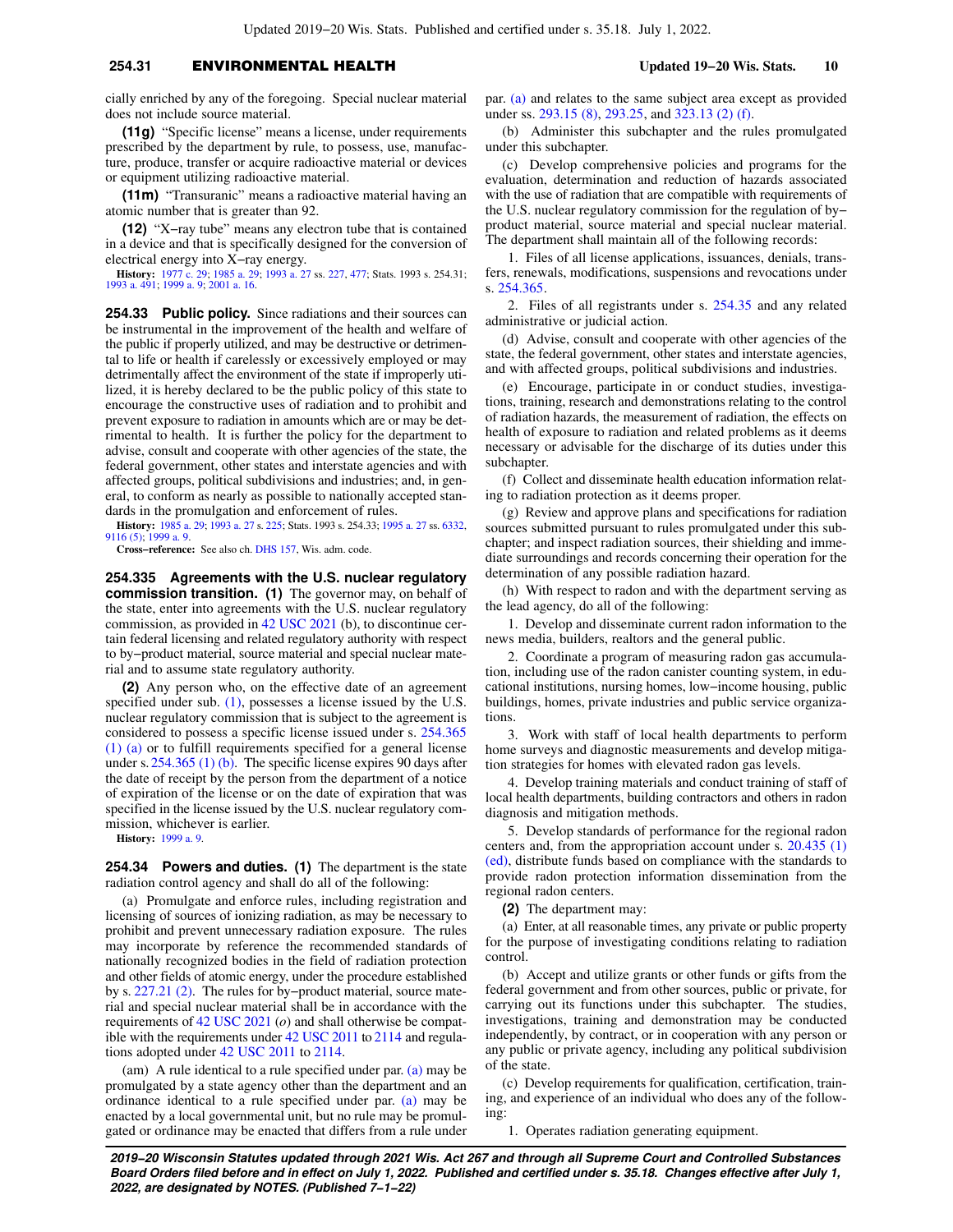2. Utilizes, stores, transfers, transports, or possesses radioactive materials.

3. Acts as a radiation safety consultant to any person who possesses a license or registration issued by the department under this subchapter.

(d) Recognize certification by another state or by a nationally recognized certifying organization of an individual to perform acts under par. [\(c\) 1.](https://docs.legis.wisconsin.gov/document/statutes/254.34(2)(c)1.) to [3.](https://docs.legis.wisconsin.gov/document/statutes/254.34(2)(c)3.) if the standards for the other state's certification or the organization's certification are substantially equivalent to the standards of the department for certification of individuals under par. [\(c\)](https://docs.legis.wisconsin.gov/document/statutes/254.34(2)(c)).

**History:** [1985 a. 29](https://docs.legis.wisconsin.gov/document/acts/1985/29); [1985 a. 182](https://docs.legis.wisconsin.gov/document/acts/1985/182) s. [57;](https://docs.legis.wisconsin.gov/document/acts/1985/182,%20s.%2057) [1987 a. 399](https://docs.legis.wisconsin.gov/document/acts/1987/399); [1989 a. 31](https://docs.legis.wisconsin.gov/document/acts/1989/31); [1993 a. 27](https://docs.legis.wisconsin.gov/document/acts/1993/27) s. [228](https://docs.legis.wisconsin.gov/document/acts/1993/27,%20s.%20228); Stats. 1993 s. 254.34; [1995 a. 27](https://docs.legis.wisconsin.gov/document/acts/1995/27) ss. [6333,](https://docs.legis.wisconsin.gov/document/acts/1995/27,%20s.%206333) [6334](https://docs.legis.wisconsin.gov/document/acts/1995/27,%20s.%206334), [9116 \(5\)](https://docs.legis.wisconsin.gov/document/acts/1995/27,%20s.%209116); [1997 a. 27;](https://docs.legis.wisconsin.gov/document/acts/1997/27) [1999 a. 9](https://docs.legis.wisconsin.gov/document/acts/1999/9) ss. [2456](https://docs.legis.wisconsin.gov/document/acts/1999/9,%20s.%202456) to [2462,](https://docs.legis.wisconsin.gov/document/acts/1999/9,%20s.%202462) [2475](https://docs.legis.wisconsin.gov/document/acts/1999/9,%20s.%202475); [2001 a. 16;](https://docs.legis.wisconsin.gov/document/acts/2001/16) [2009 a. 28,](https://docs.legis.wisconsin.gov/document/acts/2009/28) [42](https://docs.legis.wisconsin.gov/document/acts/2009/42).

**Cross−reference:** See also ch. [DHS 157](https://docs.legis.wisconsin.gov/document/administrativecode/ch.%20DHS%20157), Wis. adm. code.

**254.35 Registration of ionizing radiation installations. (1)** APPLICATION. For every site in this state that has an ionizing radiation installation that is not exempted by this section or the rules of the department, the person in control of the installation, including installations in sites that are administered by a state agency or in an institution under the jurisdiction of a state agency, shall, prior to operation, register the ionizing radiation installation with the department. No ionizing radiation installation may be operated thereafter unless the site has been duly registered by January 1 of each year and a notice of the registration is possessed by the person in control. The application for registration shall be made on forms provided by the department which shall be devised to obtain any information that is considered necessary for evaluation of hazards. Multiple radiation sources at a single radiation installation and under the control of one person shall be listed on a single registration form. Registration fees shall be levied in accordance with sub.  $(3)$ . Registration alone does not imply approval of manufacture, storage, use, handling, operation or disposal of the radiation installation or radioactive materials, but serves merely to inform the department of the location and character of radiation sources. Persons engaged in manufacturing, demonstration, sale, testing or repair of radiation sources are not required to list such sources on the registration form.

**(2)** AMENDED REGISTRATION. If the person in control increases the number of sources, source strength, rated output or energy of radiation produced in any installation, he or she shall notify the department of the increase prior to operation on the revised basis. The department shall record the change in the registration. No registration is transferable from one premises to another or from one person to another. If the person in control intends to transfer control of ownership of the radiation installation to another person, at least 15 days before the final transfer the registrant shall notify the department of the transfer and the intended transferee shall file under sub.  $(1)$  an application for registration. If any installation is discontinued, the person in control shall notify the department within 30 days of the discontinuance.

**(3)** REGISTRATION FEES. (a) An annual registration fee under pars. [\(b\)](https://docs.legis.wisconsin.gov/document/statutes/254.35(3)(b)) to [\(fm\)](https://docs.legis.wisconsin.gov/document/statutes/254.35(3)(fm)) shall be levied for each site registration under this section. An additional penalty fee of \$25, regardless of the number of X−ray tubes or generally licensed devices, shall be required for each registration whenever the annual fee for renewal is not paid prior to expiration of the registration. No additional fee may be required for recording changes in the registration information.

(b) For a site having an ionizing radiation installation serving physicians and clinics, osteopaths and clinics, chiropractors or hospitals that possesses radioactive materials in any quantity, the fee shall be at least \$36 for each site and at least \$44 for each X−ray tube.

(c) For a podiatric or veterinary site having an ionizing radiation installation, the fee shall be at least \$36 for each site and at least \$44 for each X−ray tube.

(d) For a dental site having an ionizing radiation installation, the fee shall be at least \$36 for each site and at least \$30 for each X−ray tube.

(f) For an industrial, school, research project or other site having an ionizing radiation installation, the fee shall be at least \$36 for each site and at least \$44 for each X−ray tube.

(fm) For any site that has generally licensed devices that are not exempted by the department, the fee shall be at least \$100 for each site and at least \$50 for each device that contains at least 370 MBq or 10 mCi of cesium−137; 37 MBq or 1.0 mCi of cobalt−60; 3.7 MBq or 0.1 mCi of strontium−90; or 37 MBq or 1.0 mCi of a transuranic.

(g) The fees under this subsection shall be as stated unless the department promulgates rules to increase the annual registration fee for a site having an ionizing radiation installation, for an X−ray tube or for generally licensed devices that are not exempted by the department.

**(4)** EXEMPTIONS. After initial registration under sub. [\(1\),](https://docs.legis.wisconsin.gov/document/statutes/254.35(1)) the department may exempt from annual registration any source of radiation that the department finds to be without undue radiation hazard.

**History:** [1977 c. 29](https://docs.legis.wisconsin.gov/document/acts/1977/29); [1979 c. 221](https://docs.legis.wisconsin.gov/document/acts/1979/221); [1985 a. 29;](https://docs.legis.wisconsin.gov/document/acts/1985/29) [1989 a. 359;](https://docs.legis.wisconsin.gov/document/acts/1989/359) [1993 a. 27](https://docs.legis.wisconsin.gov/document/acts/1993/27) s. [229;](https://docs.legis.wisconsin.gov/document/acts/1993/27,%20s.%20229) Stats. 1993 s. 254.35; [1995 a. 27](https://docs.legis.wisconsin.gov/document/acts/1995/27) ss. [6335](https://docs.legis.wisconsin.gov/document/acts/1995/27,%20s.%206335), [9116 \(5\);](https://docs.legis.wisconsin.gov/document/acts/1995/27,%20s.%209116) [1999 a. 9](https://docs.legis.wisconsin.gov/document/acts/1999/9).

254.365 Licensing of radioactive material. (1) LICENSE REQUIRED. No person may possess, use, manufacture, transport, store, transfer or dispose of radioactive material or a device or item of equipment that uses radioactive material or may operate a site that uses radioactive material that is not under the authority of the U.S. nuclear regulatory commission unless one of the following applies:

(a) The person has a specific license issued by the department.

(b) The person meets general license requirements.

(c) The person possesses a license issued by another state or by the U.S. nuclear regulatory commission that is reciprocally recognized by the department.

(d) The person is exempted from licensure under sub. [\(7\).](https://docs.legis.wisconsin.gov/document/statutes/254.365(7))

**(2)** APPLICATION. Application for a license under sub. [\(1\) \(a\)](https://docs.legis.wisconsin.gov/document/statutes/254.365(1)(a)) or for reciprocal recognition under sub. [\(1\) \(c\)](https://docs.legis.wisconsin.gov/document/statutes/254.365(1)(c)) shall be made on forms provided by the department.

**(3)** MODIFICATION OR TERMINATION OF LICENSE. Within 30 days after any change to the information on a license issued under this section, the licensee shall inform the department of the change and the department shall record the changed information. Within 30 days after termination of an activity licensed under this section, the person in control of the activity shall notify the department. The department may require that the person in control submit to the department for approval a plan for decommissioning the activity.

**(4)** RULES. The department shall promulgate rules for all of the following:

(a) The issuance, modification, suspension, termination and revocation of specific licenses under sub. [\(1\) \(a\)](https://docs.legis.wisconsin.gov/document/statutes/254.365(1)(a)) under the standards specified in s.  $254.34$  (1) (a).

(b) The requirements for a general license under sub.  $(1)$  (b).

**(5)** FEES AND CHARGES. (a) The department may assess fees, the amounts of which are prescribed by the department by rule, for any of the following:

1. Issuance of an initial or renewal specific license under sub. [\(1\) \(a\).](https://docs.legis.wisconsin.gov/document/statutes/254.365(1)(a))

2. Annual license maintenance.

3. Issuance of a license amendment.

4. Termination of a license.

5. Issuance of reciprocal recognition of a license for radioactive materials of another state or the U.S. nuclear regulatory commission.

(b) The department may assess a late payment charge of 25 percent of the specific license renewal fee, in addition to the fee under par. [\(a\)](https://docs.legis.wisconsin.gov/document/statutes/254.365(5)(a)) for renewal of a specific license, if payment for renewal of a specific license is not made within 30 days after the license expiration date.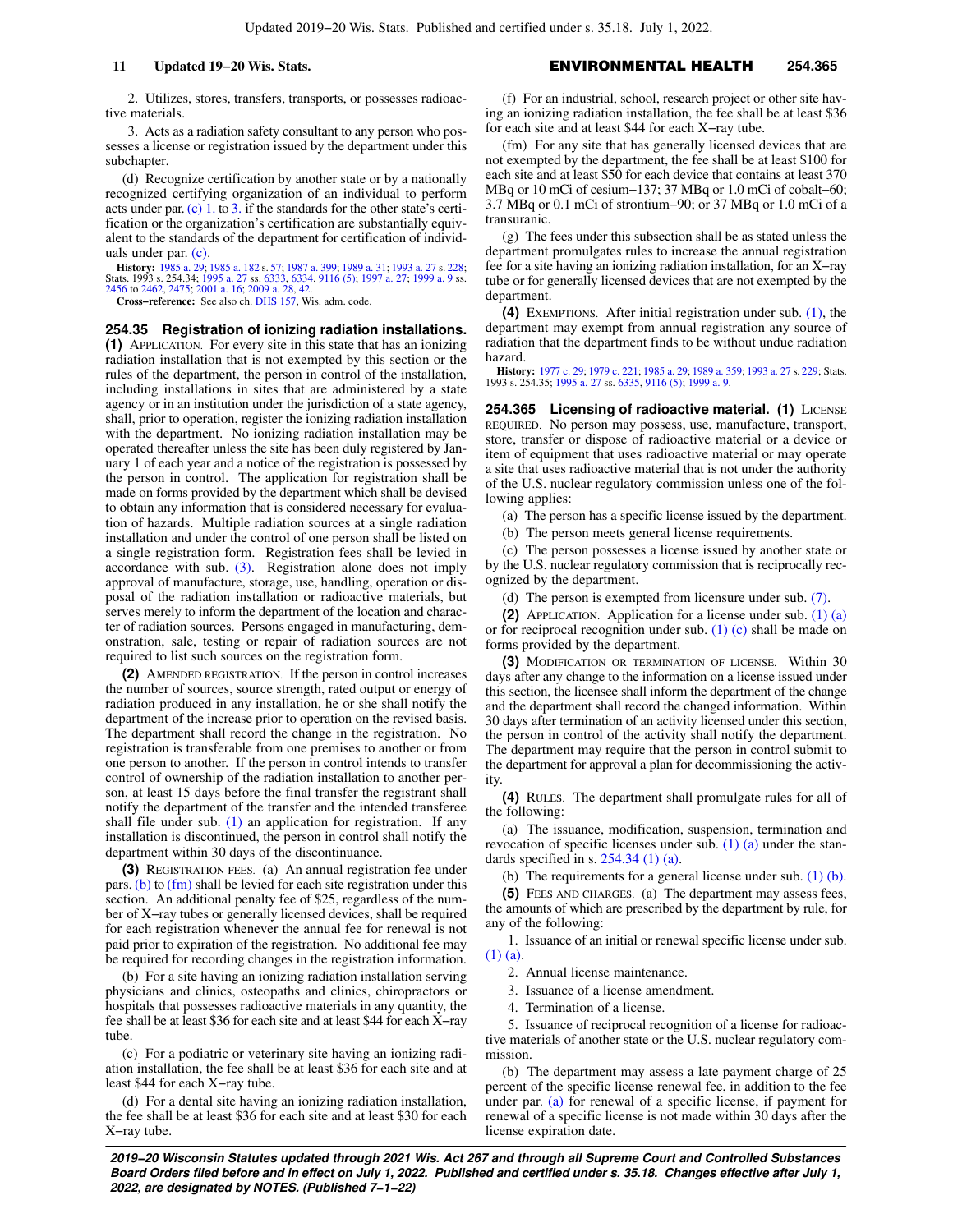## **254.365** ENVIRONMENTAL HEALTH **Updated 19−20 Wis. Stats. 12**

**(6)** DENIAL, SUSPENSION OR REVOCATION OF LICENSURE. The department may, after a hearing under ch. [227](https://docs.legis.wisconsin.gov/document/statutes/ch.%20227), refuse to issue a license or suspend or revoke a license for failure by the licensee to comply with this subchapter, rules promulgated by the department under this subchapter or any condition of the license.

**(7)** EXEMPTION. The department may exempt from licensing requirements of this section radioactive material that the department finds is without undue radiation hazard.

**History:** [1999 a. 9](https://docs.legis.wisconsin.gov/document/acts/1999/9).

**254.37 Enforcement. (1)** NOTIFICATION OF VIOLATION AND ORDER OF ABATEMENT. Whenever the department finds, upon inspection and examination, that a source of radiation as constructed, operated or maintained results in a violation of this subchapter or of any rules promulgated under this subchapter, the department shall do all of the following:

(a) Notify the person in control that is causing, allowing or permitting the violation as to the nature of the violation.

(b) Order that, prior to a specified time, the person in control shall cease and abate causing, allowing or permitting the violation and take such action as may be necessary to have the source of radiation constructed, operated, or maintained in compliance with this subchapter and rules promulgated under this subchapter.

**(2)** ORDERS. The department shall issue and enforce such orders or modifications of previously issued orders as may be required in connection with proceedings under this subchapter. The orders shall be subject to review by the department upon petition of the persons affected. Whenever the department finds that a condition exists that constitutes an immediate threat to health due to violation of this subchapter or any rule or order promulgated under this subchapter, it may issue an order reciting the existence of the threat and the findings pertaining to the threat. The department may summarily cause the abatement of the violation.

**(3)** RULES. The department shall promulgate and enforce the rules pertaining to ionizing radiation.

**(4)** JURISDICTION. The circuit court of Dane county shall have jurisdiction to enforce the orders by injunctional and other appropriate relief.

**History:** [1993 a. 27](https://docs.legis.wisconsin.gov/document/acts/1993/27) s. [231](https://docs.legis.wisconsin.gov/document/acts/1993/27,%20s.%20231); Stats. 1993 s. 254.37; [1995 a. 27](https://docs.legis.wisconsin.gov/document/acts/1995/27) ss. [6336](https://docs.legis.wisconsin.gov/document/acts/1995/27,%20s.%206336) to [6338](https://docs.legis.wisconsin.gov/document/acts/1995/27,%20s.%206338), [9116](https://docs.legis.wisconsin.gov/document/acts/1995/27,%20s.%209116) [\(5\);](https://docs.legis.wisconsin.gov/document/acts/1995/27,%20s.%209116) [1997 a. 27](https://docs.legis.wisconsin.gov/document/acts/1997/27); [1999 a. 9.](https://docs.legis.wisconsin.gov/document/acts/1999/9)

**254.38 Emergency authority. (1)** IMPOUNDING MATERIALS. The department may impound or order the sequestration of sources of radiation in the possession of any person who is not equipped to observe or who fails to observe safety standards to protect health that are established in rules promulgated by the department.

**(2)** EMERGENCY ORDERS. If the department finds that an emergency exists concerning a matter subject to regulation under this subchapter that requires immediate action to protect the public health or safety, the department may issue an emergency order without notice or hearing that recites the existence of the emergency and requires such action as is necessary to mitigate the emergency. Any person to whom the order is issued shall immediately comply with the order. A person to whom an emergency order is issued shall be afforded a hearing within 30 days after receipt by the department of a written request for the hearing. An emergency order is effective upon issuance and remains in effect for up to 90 days after issuance, except that the order may be revoked or modified based on the results of the hearing.

**History:** [1985 a. 29](https://docs.legis.wisconsin.gov/document/acts/1985/29); [1993 a. 27](https://docs.legis.wisconsin.gov/document/acts/1993/27) s. [232](https://docs.legis.wisconsin.gov/document/acts/1993/27,%20s.%20232); Stats. 1993 s. 254.38; [1995 a. 27](https://docs.legis.wisconsin.gov/document/acts/1995/27) ss. [6339](https://docs.legis.wisconsin.gov/document/acts/1995/27,%20s.%206339), [9116 \(5\)](https://docs.legis.wisconsin.gov/document/acts/1995/27,%20s.%209116); [1999 a. 9](https://docs.legis.wisconsin.gov/document/acts/1999/9).

**254.39 Exceptions. (1)** Nothing in this subchapter may be interpreted as limiting intentional exposure of persons to radiation for the purpose of analysis, diagnosis, therapy, and medical, chiropractic or dental research as authorized by law.

**(2)** This subchapter does not apply to on−site activities of any nuclear reactor plant licensed by the U.S. nuclear regulatory commission.

**History:** [1977 c. 29;](https://docs.legis.wisconsin.gov/document/acts/1977/29) [1991 a. 178](https://docs.legis.wisconsin.gov/document/acts/1991/178); [1993 a. 27](https://docs.legis.wisconsin.gov/document/acts/1993/27) s. [233;](https://docs.legis.wisconsin.gov/document/acts/1993/27,%20s.%20233) Stats. 1993 s. 254.39; [1999](https://docs.legis.wisconsin.gov/document/acts/1999/9) [a. 9](https://docs.legis.wisconsin.gov/document/acts/1999/9).

**254.41 Radiation monitoring of nuclear power plants.** The department shall take environmental samples to test for radiation emission in any area of the state within 20 miles of a nuclear power plant. The department shall charge the owners of each nuclear power plant in the state an annual fee of \$30,000 per plant, commencing in fiscal year 1983−84, to finance radiation monitoring under this section. The department may change this annual fee by rule.

**History:** [1979 c. 221;](https://docs.legis.wisconsin.gov/document/acts/1979/221) [1983 a. 27;](https://docs.legis.wisconsin.gov/document/acts/1983/27) [1993 a. 27](https://docs.legis.wisconsin.gov/document/acts/1993/27) s. [235](https://docs.legis.wisconsin.gov/document/acts/1993/27,%20s.%20235); Stats. 1993 s. 254.41. **Cross−reference:** See also ch. [DHS 158,](https://docs.legis.wisconsin.gov/document/administrativecode/ch.%20DHS%20158) Wis. adm. code.

**254.45 Penalties. (1)** GENERAL. (a) Any person who violates this subchapter or a rule promulgated under this subchapter or a condition of a license or registration issued by the department under this subchapter may be required to forfeit not less than \$100 nor more than \$100,000. Each day of continued violation constitutes a separate offense.

(b) The amount of the forfeiture assessed under par. [\(a\)](https://docs.legis.wisconsin.gov/document/statutes/254.45(1)(a)) shall be determined by considering all of the following:

1. The willfulness of the violation.

2. The person's previous violations, if any, of this subchapter, rules promulgated under this subchapter or conditions of a license or registration issued by the department under this subchapter.

3. The potential danger or actual or potential injury to the environment or to public health caused by the violation.

4. The actual or potential costs of the damage or injury caused by the violation.

**(2)** ASSESSMENT OF FORFEITURES; NOTICE. The department may directly assess forfeitures provided for in sub. [\(1\).](https://docs.legis.wisconsin.gov/document/statutes/254.45(1)) If the department determines that a forfeiture should be assessed for a particular violation, the department shall send a notice of assessment to the person. The notice shall specify the amount of the forfeiture assessed and the violation and the statute or rule alleged to have been violated and shall inform the person of the right to hearing under sub. [\(3\)](https://docs.legis.wisconsin.gov/document/statutes/254.45(3)).

**(3)** HEARING. A person upon whom a forfeiture is imposed may contest the action by sending, within 10 days after receipt of notice of a contested action, a written request for hearing under s. [227.44](https://docs.legis.wisconsin.gov/document/statutes/227.44) to the division of hearings and appeals created under s. [15.103 \(1\).](https://docs.legis.wisconsin.gov/document/statutes/15.103(1)) The administrator of the division may designate a hearing examiner to preside over the case and recommend a decision to the administrator under s. [227.46](https://docs.legis.wisconsin.gov/document/statutes/227.46). The decision of the administrator of the division shall be the final administrative decision. The division shall commence the hearing within 30 days of receipt of the request for hearing and shall issue a final decision within 15 days after the close of the hearing. Proceedings before the division are governed by ch. [227](https://docs.legis.wisconsin.gov/document/statutes/ch.%20227).

**(4)** FORFEITURE PAYMENT AND DISPOSITION. (a) A person against whom the department has assessed a forfeiture shall pay the forfeiture to the department within 10 days after receipt of the notice under sub. [\(2\)](https://docs.legis.wisconsin.gov/document/statutes/254.45(2)) or, if the person contests the assessment, within 10 days after receipt of the final decision after exhaustion of administrative review. If the person petitions for judicial review under ch. [227](https://docs.legis.wisconsin.gov/document/statutes/ch.%20227), the person shall pay the forfeiture within 10 days after receipt of the final judicial decision.

(b) The department shall remit all forfeitures paid to the secretary of administration for deposit in the school fund.

**(5)** ENFORCEMENT. The attorney general may bring an action in the name of the state to collect any forfeiture imposed under this section if the forfeiture has not been paid as required under sub.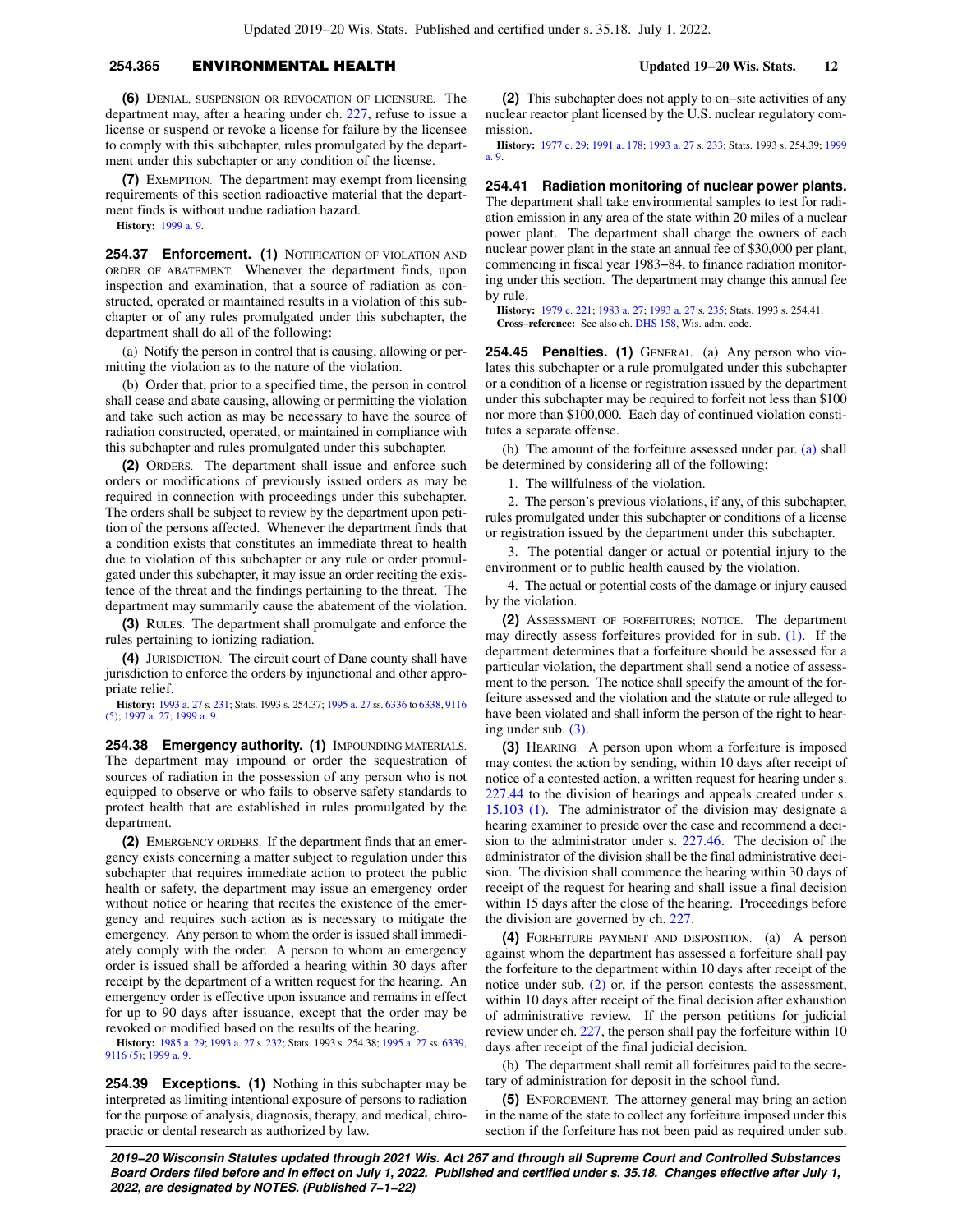[\(4\)](https://docs.legis.wisconsin.gov/document/statutes/254.45(4)). The only issue to be contested in an action under this subsection is whether the forfeiture has been paid.

**History:** [1993 a. 27](https://docs.legis.wisconsin.gov/document/acts/1993/27) s. [234](https://docs.legis.wisconsin.gov/document/acts/1993/27,%20s.%20234); Stats. 1993 s. 254.45; [1995 a. 27](https://docs.legis.wisconsin.gov/document/acts/1995/27) ss. [6340,](https://docs.legis.wisconsin.gov/document/acts/1995/27,%20s.%206340) [9116 \(5\)](https://docs.legis.wisconsin.gov/document/acts/1995/27,%20s.%209116); [1999 a. 9;](https://docs.legis.wisconsin.gov/document/acts/1999/9) [2003 a. 33.](https://docs.legis.wisconsin.gov/document/acts/2003/33)

## SUBCHAPTER IV

#### RECREATIONAL SANITATION

**254.46 Beaches.** The department or a local health department shall close or restrict swimming, diving and recreational bathing if a human health hazard exists in any area used for those purposes on a body of water and on associated land and shall require the posting of the area.

**History:** [1993 a. 27.](https://docs.legis.wisconsin.gov/document/acts/1993/27)

#### SUBCHAPTER V

# ANIMAL−BORNE AND VECTOR−BORNE DISEASE CONTROL

**254.50 Definition.** In this subchapter, "vector" means a carrier, including an arthropod or an insect, that transfers an infective agent from one host to another.

**History:** [1993 a. 27.](https://docs.legis.wisconsin.gov/document/acts/1993/27)

**254.51 Powers and duties. (1)** The state epidemiologist for communicable disease shall take those measures that are necessary for the prevention, surveillance and control of human disease outbreaks associated with animal−borne and vector−borne transmission.

**(2)** The department shall enter into memoranda of understanding with the department of agriculture, trade and consumer protection, the department of safety and professional services, and the department of natural resources regarding the investigation and control of animal−borne and vector−borne disease.

**(3)** The department shall promulgate rules that establish measures for prevention, surveillance and control of human disease that is associated with animal−borne and vector−borne disease transmission.

**(4)** The local health department shall enforce rules that are promulgated under sub. [\(3\)](https://docs.legis.wisconsin.gov/document/statutes/254.51(3)).

**(5)** The local board of health may adopt regulations and recommend enactment of ordinances that set forth requirements for animal−borne and vector−borne disease control to assure a safe level of sanitation, human health hazard control or health protection for the community, including the following:

(a) The control of rats, stray animals, noise and rabies and other diseases.

(b) The control of wildlife, including the keeping of dangerous wild animals, disease transmission and human health hazard control and eradication.

(c) Pest control, including community sanitation, rodent and vector control, resident responsibilities and the health impact of pesticide use.

**History:** [1993 a. 27;](https://docs.legis.wisconsin.gov/document/acts/1993/27) [1995 a. 27](https://docs.legis.wisconsin.gov/document/acts/1995/27) ss. [6341,](https://docs.legis.wisconsin.gov/document/acts/1995/27,%20s.%206341) [9116 \(5\);](https://docs.legis.wisconsin.gov/document/acts/1995/27,%20s.%209116) [2011 a. 32.](https://docs.legis.wisconsin.gov/document/acts/2011/32) **Cross−reference:** See also ch. [DHS 145](https://docs.legis.wisconsin.gov/document/administrativecode/ch.%20DHS%20145), Wis. adm. code.

**254.52 Lyme disease; treatment, information and research. (1)** The department shall perform research relating to Lyme disease in humans.

**(2)** The department, in consultation with the department of public instruction, the department of natural resources and the department of agriculture, trade and consumer protection, shall do all of the following:

(a) Monitor the spread and incidence of Lyme disease.

## **13 Updated 19−20 Wis. Stats.** ENVIRONMENTAL HEALTH **254.58**

(b) Investigate suspected and confirmed cases of Lyme disease.

(c) Review materials, activities and epidemiologic investigations prepared or conducted in other states in which Lyme disease is endemic and recommend a statewide strategy for dealing with Lyme disease.

(d) Develop, update and disseminate information for use by clinicians, laboratory technicians and local health departments that diagnose or treat Lyme disease or investigate cases or suspected cases of Lyme disease.

(e) Develop and distribute information through offices of physicians and local health departments and by newsletters, public presentations or other releases of information. That information shall include all of the following:

1. A description of Lyme disease.

2. Means of identifying whether or not individuals may be at risk of contracting Lyme disease.

3. Measures that individuals may take to protect themselves from contracting Lyme disease.

4. Locations for procuring additional information or obtaining testing services.

(f) Conduct research on the serological prevalence of Lyme disease.

**History:** [1989 a. 31;](https://docs.legis.wisconsin.gov/document/acts/1989/31) [1993 a. 27](https://docs.legis.wisconsin.gov/document/acts/1993/27) s. [49](https://docs.legis.wisconsin.gov/document/acts/1993/27,%20s.%2049); Stats. 1993 s. 254.52; [1995 a. 27](https://docs.legis.wisconsin.gov/document/acts/1995/27) s. [9145](https://docs.legis.wisconsin.gov/document/acts/1995/27,%20s.%209145) [\(1\)](https://docs.legis.wisconsin.gov/document/acts/1995/27,%20s.%209145); [1997 a. 27](https://docs.legis.wisconsin.gov/document/acts/1997/27).

#### SUBCHAPTER VI

#### HUMAN HEALTH HAZARDS

**254.55 Definitions.** In this subchapter:

**(1)** "Dwelling" means any structure, all or part of which is designed or used for human habitation.

**(2)** "Owner" means any of the following:

(a) A person who has legal title to a dwelling.

(b) A person who has charge, care, or control of a dwelling or unit of a dwelling as an agent of or as personal representative, trustee, or guardian of the estate of a person under par. [\(a\)](https://docs.legis.wisconsin.gov/document/statutes/254.55(2)(a)).

**History:** [1993 a. 27](https://docs.legis.wisconsin.gov/document/acts/1993/27); [2001 a. 102.](https://docs.legis.wisconsin.gov/document/acts/2001/102)

**254.56 Public places.** The owner and occupant and everyone in charge of a public building, as defined in s. [101.01 \(12\),](https://docs.legis.wisconsin.gov/document/statutes/101.01(12)) shall keep the building clean and sanitary.

**History:** [1971 c. 185](https://docs.legis.wisconsin.gov/document/acts/1971/185) s. [7](https://docs.legis.wisconsin.gov/document/acts/1971/185,%20s.%207); [1993 a. 27](https://docs.legis.wisconsin.gov/document/acts/1993/27) s. [352;](https://docs.legis.wisconsin.gov/document/acts/1993/27,%20s.%20352) Stats. 1993 s. 254.56; [1995 a. 27](https://docs.legis.wisconsin.gov/document/acts/1995/27).

**254.57 Smoke.** Except as provided under s. [62.23 \(7a\) \(am\),](https://docs.legis.wisconsin.gov/document/statutes/62.23(7a)(am)) the common council of any city or the board of any village may regulate or prohibit the emission of dense smoke into the open air within its limits and one mile from its limits.

**History:** [1993 a. 27](https://docs.legis.wisconsin.gov/document/acts/1993/27) s. [357;](https://docs.legis.wisconsin.gov/document/acts/1993/27,%20s.%20357) Stats. 1993 s. 254.57; [2021 a. 198](https://docs.legis.wisconsin.gov/document/acts/2021/198).

The social and economic roots of judge−made air pollution policy in Wisconsin. Laitos, 58 MLR 465.

**254.58 Powers of villages, cities and towns.** Section [95.72](https://docs.legis.wisconsin.gov/document/statutes/95.72) may not be construed as depriving any city or village from enacting any ordinance prohibiting the rendering of dead animals within the boundaries specified in s. [66.0415](https://docs.legis.wisconsin.gov/document/statutes/66.0415), as nullifying any existing law or ordinance prohibiting the rendering of dead animals within the area or as prohibiting any city or village from licensing, revoking the license, and regulating the business of rendering and transporting dead animals under sanitary conditions no less stringent than provided under s. [95.72](https://docs.legis.wisconsin.gov/document/statutes/95.72) and the rules of the department of agriculture, trade and consumer protection. Any licensing and regulation by a city or village is supplementary to the provisions of this section and the rules of the department and may not be construed as excusing or justifying any failure or neglect to comply with this section and the rules of the department. Section [95.72](https://docs.legis.wisconsin.gov/document/statutes/95.72) shall be expressly construed as modifying the powers granted to towns and any city, village or town may take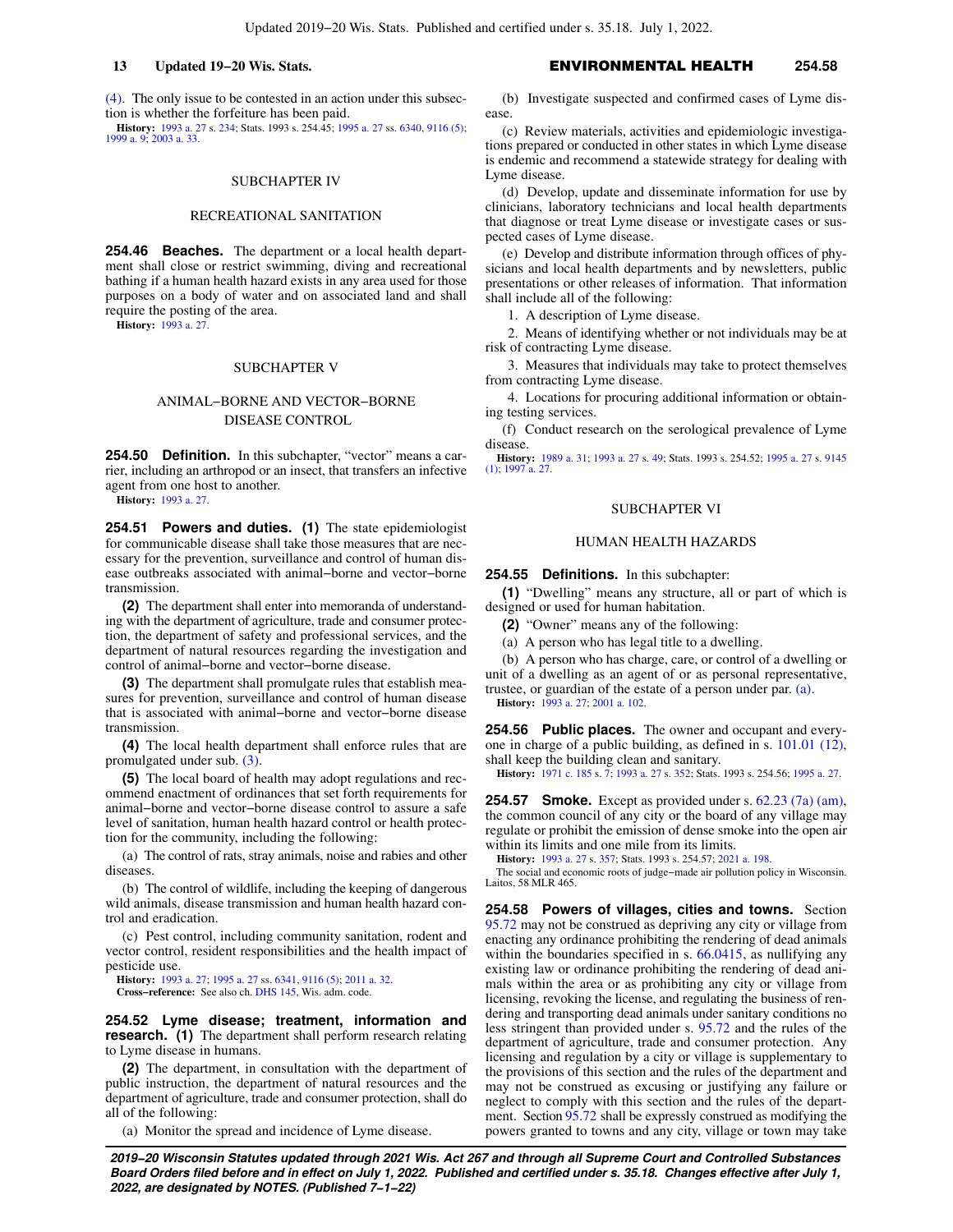## **254.58** ENVIRONMENTAL HEALTH **Updated 19−20 Wis. Stats. 14**

any action permitted under s. [254.59,](https://docs.legis.wisconsin.gov/document/statutes/254.59) may institute and maintain court proceedings to prevent, abate or remove any human health hazards under s. [254.59](https://docs.legis.wisconsin.gov/document/statutes/254.59) and may institute and maintain any action under ss. [823.01](https://docs.legis.wisconsin.gov/document/statutes/823.01), [823.02](https://docs.legis.wisconsin.gov/document/statutes/823.02) and [823.07](https://docs.legis.wisconsin.gov/document/statutes/823.07).

**History:** [1973 c. 206](https://docs.legis.wisconsin.gov/document/acts/1973/206); Sup. Ct. Order, 67 Wis. 2d 585, 774 (1975); [1977 c. 29](https://docs.legis.wisconsin.gov/document/acts/1977/29) s. [1650m \(4\)](https://docs.legis.wisconsin.gov/document/acts/1977/29,%20s.%201650m); [1993 a. 27](https://docs.legis.wisconsin.gov/document/acts/1993/27) s. [358;](https://docs.legis.wisconsin.gov/document/acts/1993/27,%20s.%20358) Stats. 1993 s. 254.58; [1999 a. 150](https://docs.legis.wisconsin.gov/document/acts/1999/150) s. [672](https://docs.legis.wisconsin.gov/document/acts/1999/150,%20s.%20672).

**254.59 Human health hazards. (1)** If a local health officer finds a human health hazard, he or she shall order the abatement or removal of the human health hazard on private premises, within a reasonable time period, and if the owner or occupant fails to comply, the local health officer may enter upon the premises and abate or remove the human health hazard.

**(2)** If a human health hazard is found on private property, the local health officer shall notify the owner and the occupant of the property, by registered mail with return receipt requested, of the presence of the human health hazard and order its abatement or removal within 30 days of receipt of the notice. If the human health hazard is not abated or removed by that date, the local health officer shall immediately enter upon the property and abate or remove the human health hazard or may contract to have the work performed. The human health hazard shall be abated in a manner which is approved by the local health officer. The cost of the abatement or removal may be recovered from the person permitting the violation or may be paid by the municipal treasurer and the account, after being paid by the treasurer, shall be filed with the municipal clerk, who shall enter the amount chargeable to the property in the next tax roll in a column headed "For Abatement of a Nuisance" as a special tax on the lands upon which the human health hazard was abated, and the tax shall be collected as are other taxes. In case of railroads or other lands not taxed in the usual way, the amount chargeable shall be certified by the clerk to the secretary of administration who shall add the amount designated in the certificate to the sum due from the company owning, occupying, or controlling the land specified, and the secretary of administration shall collect the amount as prescribed in subch. [I of ch. 76](https://docs.legis.wisconsin.gov/document/statutes/subch.%20I%20of%20ch.%2076) and return the amount collected to the town, city, or village from which the certificate was received. Anyone maintaining such a human health hazard may also be fined not more than \$300 or imprisoned for not more than 90 days or both. The only defenses an owner may have against the collection of a tax under this subsection are that no human health hazard existed on the owner's property, that no human health hazard was corrected on the owner's property, that the procedure outlined in this subsection was not followed or any applicable defense under s. [74.33.](https://docs.legis.wisconsin.gov/document/statutes/74.33)

**(4)** In cities under general charter, the local health officer may enter into and examine any place at any time to ascertain health conditions, and anyone refusing to allow entrance at reasonable hours shall be fined not less than \$10 nor more than \$100. If the local health officer deems it necessary to abate or remove a human health hazard found on private property, the local health officer shall serve notice on the owner or occupant to abate or remove within a reasonable time that is not less than 24 hours; and if he or she fails to comply, or if the human health hazard is on property whose owner is a nonresident, or cannot be found, the local health officer shall cause abatement or removal.

**(5)** The cost of abatement or removal of a human health hazard under this section may be at the expense of the municipality and may be collected from the owner or occupant, or person causing, permitting, or maintaining the human health hazard, or may be charged against the premises and, upon certification of the local health officer, assessed as are other special taxes. In cases of railroads or other lands not taxed in the usual way, the amount chargeable shall be certified by the clerk to the secretary of administration who shall add the amount designated in the certificate to the sum due from the company owning, occupying, or controlling the land specified, and the secretary of administration shall collect the amount as prescribed in subch. [I of ch. 76](https://docs.legis.wisconsin.gov/document/statutes/subch.%20I%20of%20ch.%2076) and return the amount collected to the town, city, or village from which the certificate was received. Anyone maintaining such a human health hazard may also be fined not more than \$300 or imprisoned for not more

than 90 days or both. The only defenses an owner may have against the collection of a tax under this subsection are that no human health hazard existed on the owner's property, that no human health hazard was corrected on the owner's property, that the procedure outlined in this subsection was not followed, or any applicable defense under s. [74.33.](https://docs.legis.wisconsin.gov/document/statutes/74.33)

**(6)** A 1st class city may, but is not required to, follow the provisions of this section. A 1st class city may follow the provisions of its charter.

**(7)** (a) A county, city, village, or town with a local health department may enact an ordinance concerning abatement or removal of a human health hazard that is at least as restrictive as this section.

(b) An ordinance enacted under par. [\(a\)](https://docs.legis.wisconsin.gov/document/statutes/254.59(7)(a)) may be enforced in the county, city, village, or town that enacted it.

(c) This subsection may not be construed to prohibit any agreement under s. [66.0301](https://docs.legis.wisconsin.gov/document/statutes/66.0301) between a county and a city, town, or village that has a local health department, concerning enforcement under this section.

**History:** [1979 c. 102](https://docs.legis.wisconsin.gov/document/acts/1979/102) s. [237](https://docs.legis.wisconsin.gov/document/acts/1979/102,%20s.%20237), [176;](https://docs.legis.wisconsin.gov/document/acts/1979/102,%20s.%20176) [1981 c. 20](https://docs.legis.wisconsin.gov/document/acts/1981/20) s. [2200](https://docs.legis.wisconsin.gov/document/acts/1981/20,%20s.%202200); [1987 a. 378;](https://docs.legis.wisconsin.gov/document/acts/1987/378) [1993 a. 27](https://docs.legis.wisconsin.gov/document/acts/1993/27) ss. [361,](https://docs.legis.wisconsin.gov/document/acts/1993/27,%20s.%20361) [363,](https://docs.legis.wisconsin.gov/document/acts/1993/27,%20s.%20363) [477;](https://docs.legis.wisconsin.gov/document/acts/1993/27,%20s.%20477) Stats. 1993 s. 254.59; [2003 a. 33;](https://docs.legis.wisconsin.gov/document/acts/2003/33) [2007 a. 130;](https://docs.legis.wisconsin.gov/document/acts/2007/130) [2009 a. 180](https://docs.legis.wisconsin.gov/document/acts/2009/180).

**254.593 Authority of the department and local health departments.** The department or a local health department may declare housing that is dilapidated, unsafe or unsanitary to be a human health hazard. **History:** [1993 a. 27](https://docs.legis.wisconsin.gov/document/acts/1993/27).

**254.595 Property violating codes or health orders. (1)** If real property is in violation of those provisions of a municipal building code that concern health or safety, the city, village, or town in which the property is located may commence an action to declare the property a nuisance. If real property is in violation of an order or a regulation of the local board of health, the city, village, or town in which the property is located may commence an action to declare the property a human health hazard. A tenant or class of tenants of property that is in violation of the municipal building code or of an order or regulation of the local board of health or any other person or class of persons whose health, safety or property interests are or would be adversely affected by property that is in violation of the municipal building code or of an order or regulation of the local board of health may file a petition with the clerk of the city, village, or town requesting the governing body to commence an action to declare the property a nuisance or human health hazard. If the governing body refuses or fails to commence an action within 20 days after the filing of the petition, a tenant, class of tenants, other person or other class of persons may commence the action directly upon the filing of security for court costs. The court before which the action of the case is commenced shall exercise jurisdiction in rem or quasi in rem over the property and the owner of record of the property, if known, and all other persons of record holding or claiming any interest in the property shall be made parties defendant and service of process may be had upon them as provided by law. Any change of ownership after the commencement of the action shall not affect the jurisdiction of the court over the property. At the time that the action is commenced, the municipality or other parties plaintiff shall file a lis pendens. If the court finds that a violation exists, it shall adjudge the property a nuisance or human health hazard and the entry of judgment shall be a lien upon the premises.

**(2)** A property owner or any person of record holding or claiming any interest in the property shall have 60 days after entry of judgment to eliminate the violation. If, within 60 days after entry of judgment under sub.  $(1)$ , an owner of the property presents evidence satisfactory to the court, upon hearing, that the violation has been eliminated, the court shall set aside the judgment. It may not be a defense to this action that the owner of record of the property is a different person, partnership or corporate entity than the owner of record of the property on the date that the action was commenced or thereafter if a lis pendens has been filed prior to the change of ownership. No hearing under this subsection may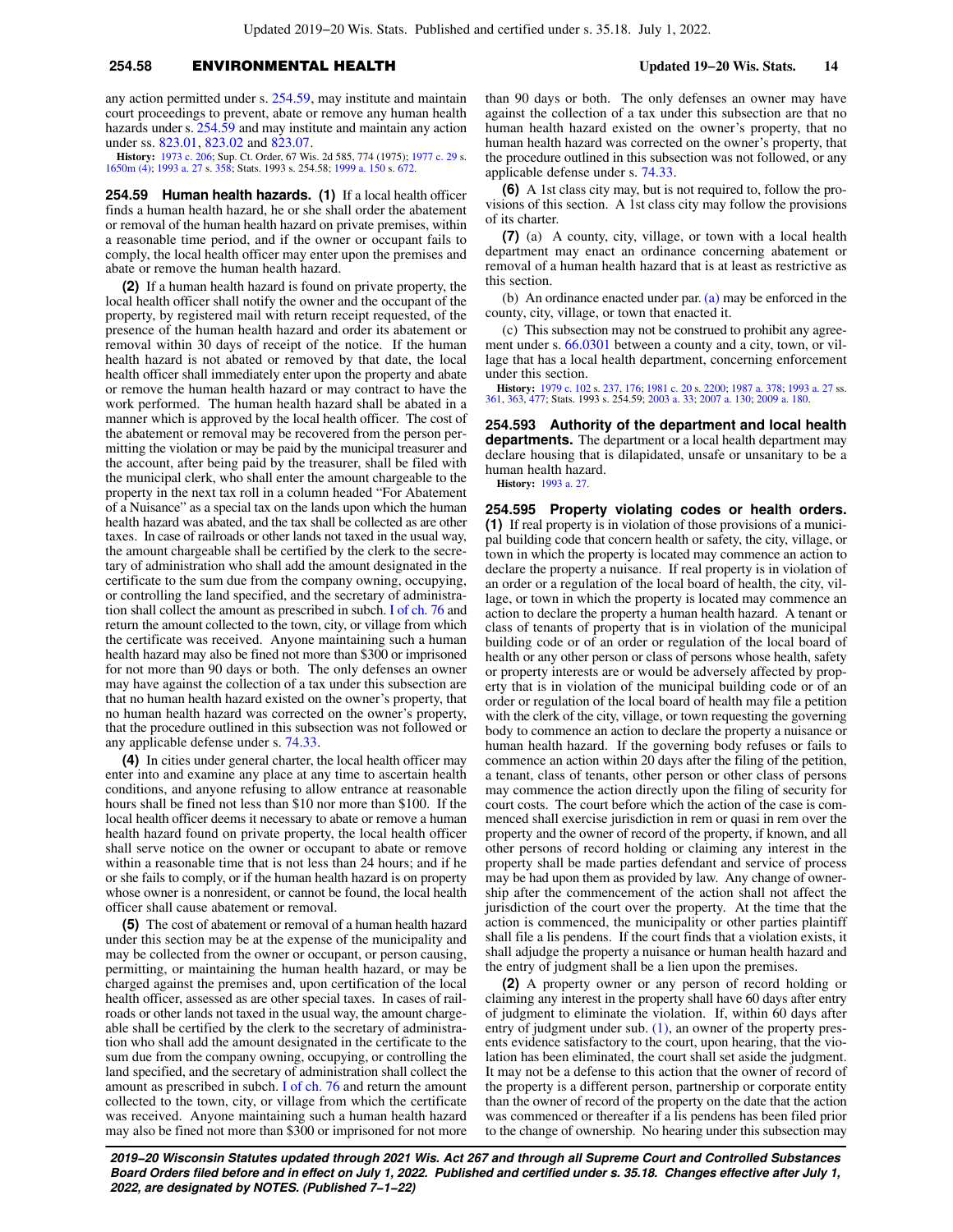be held until notice has been given to the municipality and all the plaintiffs advising them of their right to appear. If the judgment is not so set aside within 60 days after entry of judgment, the court shall appoint a disinterested person to act as receiver of the property for the purpose of abating the nuisance or human health hazard.

**(3)** (a) Any receiver appointed under sub. [\(2\)](https://docs.legis.wisconsin.gov/document/statutes/254.595(2)) shall collect all rents and profits accruing from the property, pay all costs of management, including all general and special real estate taxes or assessments and interest payments on first mortgages on the property, and make any repairs necessary to meet the standards required by the building code or the order or regulation of the local board of health. The receiver may, with the approval of the circuit court, borrow money against and encumber the property as security for the money, in the amounts necessary to meet the standards.

(b) At the request of and with the approval of the owner, the receiver may sell the property at a price equal to at least the appraisal value plus the cost of any repairs made under this section for which the selling owner is or will become liable. The receiver shall apply moneys received from the sale of the property to pay all debts due on the property in the order set by law, and shall pay over any balance with the approval of the court, to the selling owner.

**(4)** The receiver appointed under this section shall have a lien, for the expenses necessarily incurred to abate the nuisance or in the execution of the order, upon the premises upon or in respect of which the work required by the order has been done or expenses incurred. The municipality that sought the order declaring the property to be a nuisance or human health hazard may also recover its expenses and the expenses of the receiver under subs.  $(3)$  (a) and [\(5\),](https://docs.legis.wisconsin.gov/document/statutes/254.595(5)) to the extent that the expenses are not reimbursed under s. [632.103 \(2\)](https://docs.legis.wisconsin.gov/document/statutes/632.103(2)) from funds withheld from an insurance settlement, by maintaining an action against the property owner under s. [74.53](https://docs.legis.wisconsin.gov/document/statutes/74.53).

**(5)** The court shall set the fees and bond of the receiver, and may discharge the receiver when the court deems appropriate.

**(6)** Nothing in this section relieves the owner of any property for which a receiver has been appointed from any civil or criminal responsibility or liability otherwise imposed by law, except that the receiver shall be civilly and criminally responsible and liable for all matters and acts directly under his or her authority or performed by him or her or at his or her direction.

**(7)** This section shall not apply to owner−occupied one or 2−family dwellings.

**(8)** The commencement of an action by a tenant under this section is not just cause for eviction.

**History:** [1973 c. 306;](https://docs.legis.wisconsin.gov/document/acts/1973/306) Sup. Ct. Order, 67 Wis. 2d 585, 762 (1975); Stats. 1975 s. 823.22; [1983 a. 476;](https://docs.legis.wisconsin.gov/document/acts/1983/476) [1987 a. 378](https://docs.legis.wisconsin.gov/document/acts/1987/378); [1989 a. 347;](https://docs.legis.wisconsin.gov/document/acts/1989/347) [1993 a. 27](https://docs.legis.wisconsin.gov/document/acts/1993/27) s. [493](https://docs.legis.wisconsin.gov/document/acts/1993/27,%20s.%20493); Stats. 1993 s. 254.595; [2001 a. 86.](https://docs.legis.wisconsin.gov/document/acts/2001/86)

In an action alleging a public nuisance, it was sufficient to allege that the defendants knowingly caused the lowering of the ground water table from which the area residents drew water from private wells, which caused numerous citizens great hard-ship. State v. Michels Pipeline Construction, Inc. [63 Wis. 2d 278](https://docs.legis.wisconsin.gov/document/courts/63%20Wis.%202d%20278), [217 N.W.2d 339](https://docs.legis.wisconsin.gov/document/courts/217%20N.W.2d%20339), [219 N.W.2d 308](https://docs.legis.wisconsin.gov/document/courts/219%20N.W.2d%20308) (1974).

#### SUBCHAPTER IX

## SALE OR GIFT OF CIGARETTES OR TOBACCO PRODUCTS TO MINORS

**254.911 Definitions.** In this subchapter:

**(1)** "Cigarette" has the meaning given in s. [139.30 \(1m\)](https://docs.legis.wisconsin.gov/document/statutes/139.30(1m)).

**(2)** "Governmental regulatory authority" means the department, a local health department, a state agency or a state or local law enforcement agency; or a person with whom the local health department, state agency, or state or local law enforcement agency contracts to conduct investigations authorized under s. [254.916](https://docs.legis.wisconsin.gov/document/statutes/254.916(1)(a)) [\(1\) \(a\).](https://docs.legis.wisconsin.gov/document/statutes/254.916(1)(a))

**(3)** "Law enforcement officer" has the meaning given in s. [165.85 \(2\) \(c\).](https://docs.legis.wisconsin.gov/document/statutes/165.85(2)(c))

**(3m)** "Nicotine product" has the meaning given in s. [134.66](https://docs.legis.wisconsin.gov/document/statutes/134.66(1)(f)) [\(1\) \(f\).](https://docs.legis.wisconsin.gov/document/statutes/134.66(1)(f))

**(4)** "Retailer" has the meaning given in s. [134.66 \(1\) \(g\).](https://docs.legis.wisconsin.gov/document/statutes/134.66(1)(g))

**(5)** "Retail outlet" means a place of business from which cigarettes, nicotine products, or tobacco products are sold at retail to consumers.

**(6)** "State agency" has the meaning given in s. [1.12 \(1\) \(b\).](https://docs.legis.wisconsin.gov/document/statutes/1.12(1)(b))

**(7)** "Tobacco products" has the meaning given in s. [139.75](https://docs.legis.wisconsin.gov/document/statutes/139.75(12))  $(12)$ .

**(8)** "Tobacco vending machine" is any mechanical device that automatically dispenses cigarettes or tobacco products when money or tokens are deposited in the device in payment for the cigarettes or tobacco products.

**(9)** "Tobacco vending machine operator" means a person who acquires tobacco products or stamped cigarettes from manufacturers, as defined in s.  $134.66$  (1) (e), or permittees, stores them and sells them through the medium of tobacco vending machines that he or she owns, operates or services and that are located on premises that are owned or under the control of other persons.

**(10)** "Tobacco vending machine premises" means any area in which a tobacco vending machine is located.

**History:** [1999 a. 9;](https://docs.legis.wisconsin.gov/document/acts/1999/9) [2001 a. 75;](https://docs.legis.wisconsin.gov/document/acts/2001/75) [2005 a. 25;](https://docs.legis.wisconsin.gov/document/acts/2005/25) [2011 a. 249](https://docs.legis.wisconsin.gov/document/acts/2011/249).

**254.916 Investigations. (1)** (a) A governmental regulatory authority may conduct unannounced investigations at retail outlets, including tobacco vending machine premises, to enforce compliance with s.  $134.66$  (2) (a) and [\(am\)](https://docs.legis.wisconsin.gov/document/statutes/134.66(2)(am)) or a local ordinance adopted under s. [134.66 \(5\)](https://docs.legis.wisconsin.gov/document/statutes/134.66(5)). The department may contract with a local health department, a state agency, or a state or local law enforcement agency to conduct investigations authorized under this section, and a local health department, state agency, or state or local law enforcement agency may contract with any other person to conduct those investigations. A person who contracts to conduct investigations authorized under this section shall agree in the contract to train all individuals conducting investigations under the contract in accordance with the standards established under par. [\(b\)](https://docs.legis.wisconsin.gov/document/statutes/254.916(1)(b)) and to suspend from conducting any further investigations for not less than 6 months any individual who fails to meet the requirements of sub.  $(3)$  (a) to [\(f\)](https://docs.legis.wisconsin.gov/document/statutes/254.916(3)(f)) and the standards established by the department.

(b) The department, in consultation with other governmental regulatory authorities and with retailers, shall establish standards for procedures and training for conducting investigations under this section.

(c) No retailer may be subjected to an unannounced investigation more than twice annually unless the retailer is found to have violated s.  $134.66$  (2) (a) or [\(am\)](https://docs.legis.wisconsin.gov/document/statutes/134.66(2)(am)), or a local ordinance adopted under s. [134.66 \(5\),](https://docs.legis.wisconsin.gov/document/statutes/134.66(5)) during the most recent investigation.

**(2)** With the permission of his or her parent or guardian, a person under 18 years of age, but not under 15 years of age, may buy, attempt to buy or possess any cigarette, nicotine product, or tobacco product if all of the following are true:

(a) The person commits the act for the purpose of conducting an investigation under this section.

(b) The person is directly supervised during the conducting of the investigation by an adult employee of a governmental regulatory authority.

(c) The person has prior written authorization to commit the act from a governmental regulatory authority or a district attorney or from an authorized agent of a governmental regulatory authority or a district attorney.

**(3)** All of the following, unless otherwise specified, apply in conducting investigations under this section:

(a) If questioned about his or her age during the course of an investigation, the minor shall state his or her true age.

(b) A minor may not be used for the purposes of an investigation at a retail outlet at which the minor is a regular customer.

(c) The appearance of a minor may not be materially altered so as to indicate greater age.